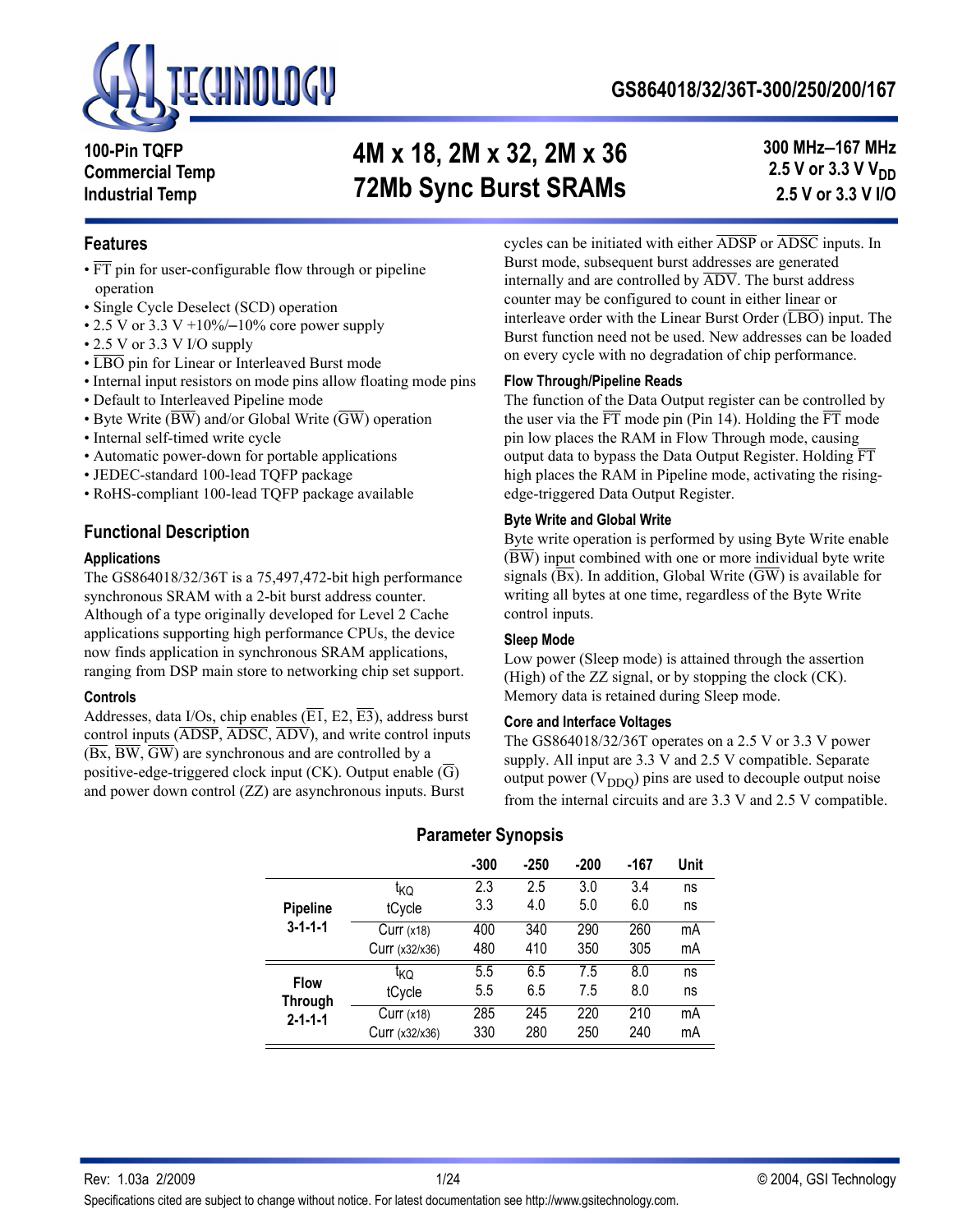

 **GS864018 100-Pin TQFP Pinout (Package T)**



#### **Note:**

Pins marked with NC can be tied to either  $V_{DD}$  or  $V_{SS}$ . These pins can also be left floating.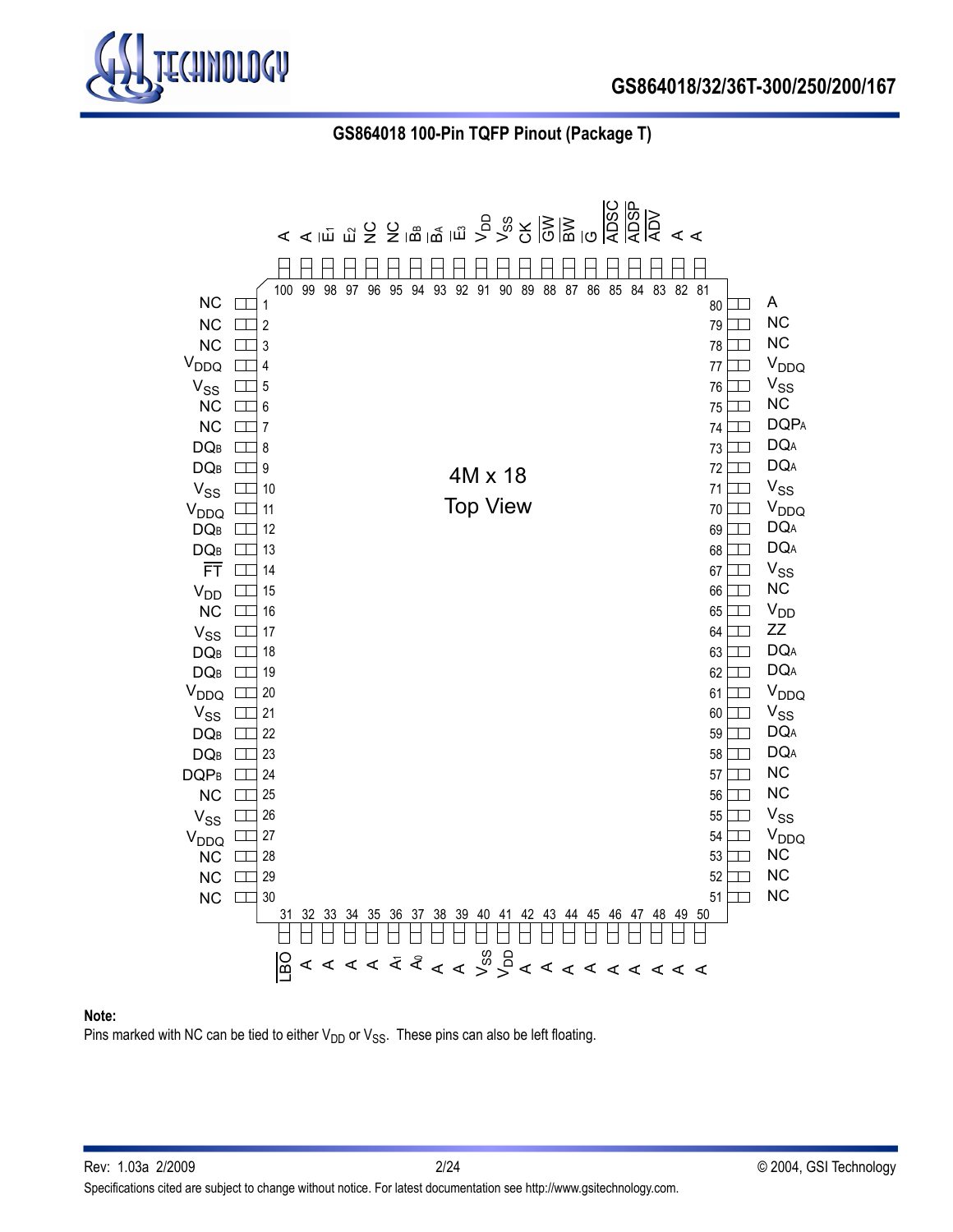

### **GS864032 100-Pin TQFP Pinout (Package T)**



#### **Note:**

Pins marked with NC can be tied to either  $V_{DD}$  or  $V_{SS}$ . These pins can also be left floating.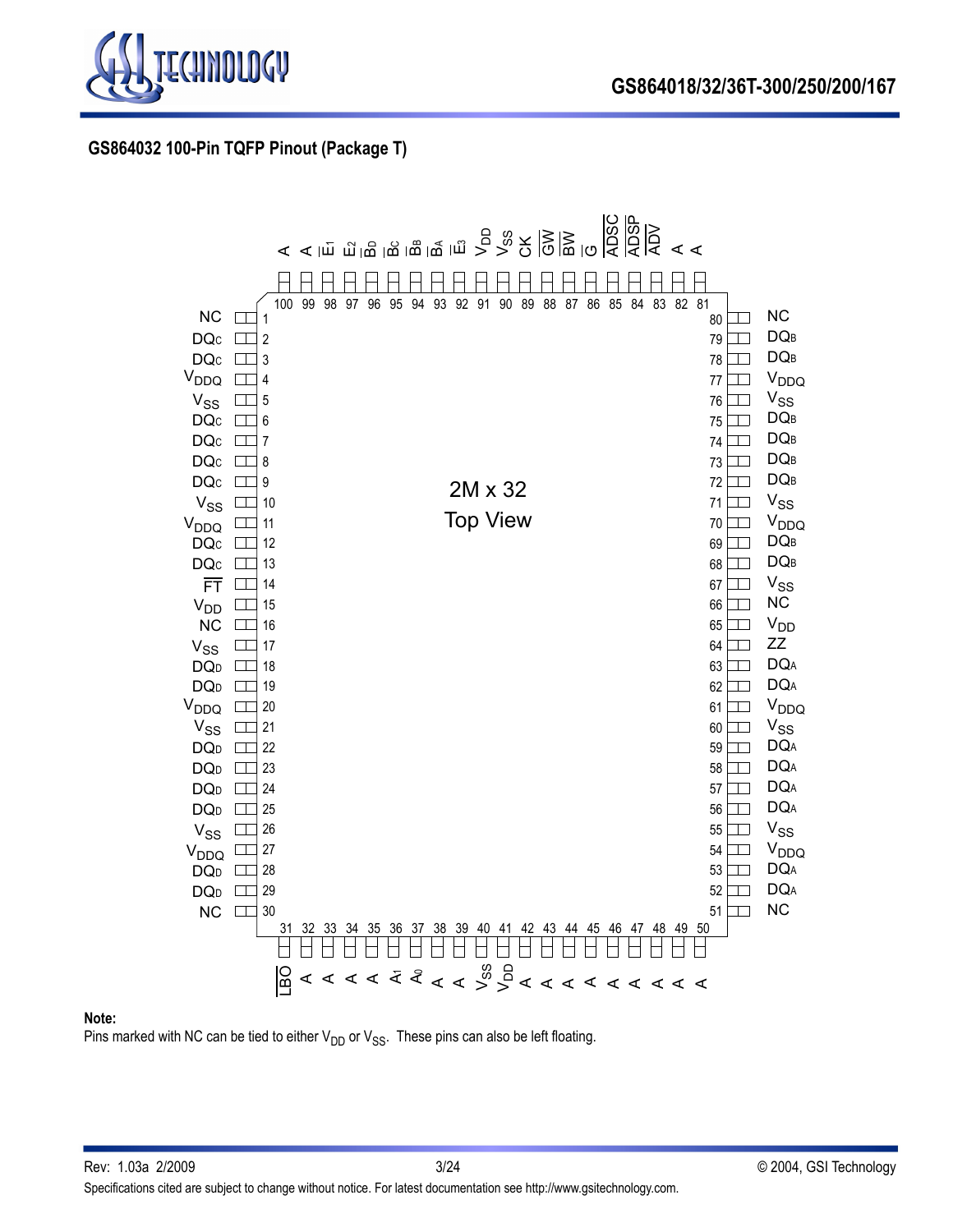

 **GS864036 100-Pin TQFP Pinout (Package T)**



#### **Note:**

Pins marked with NC can be tied to either  $V_{DD}$  or  $V_{SS}$ . These pins can also be left floating.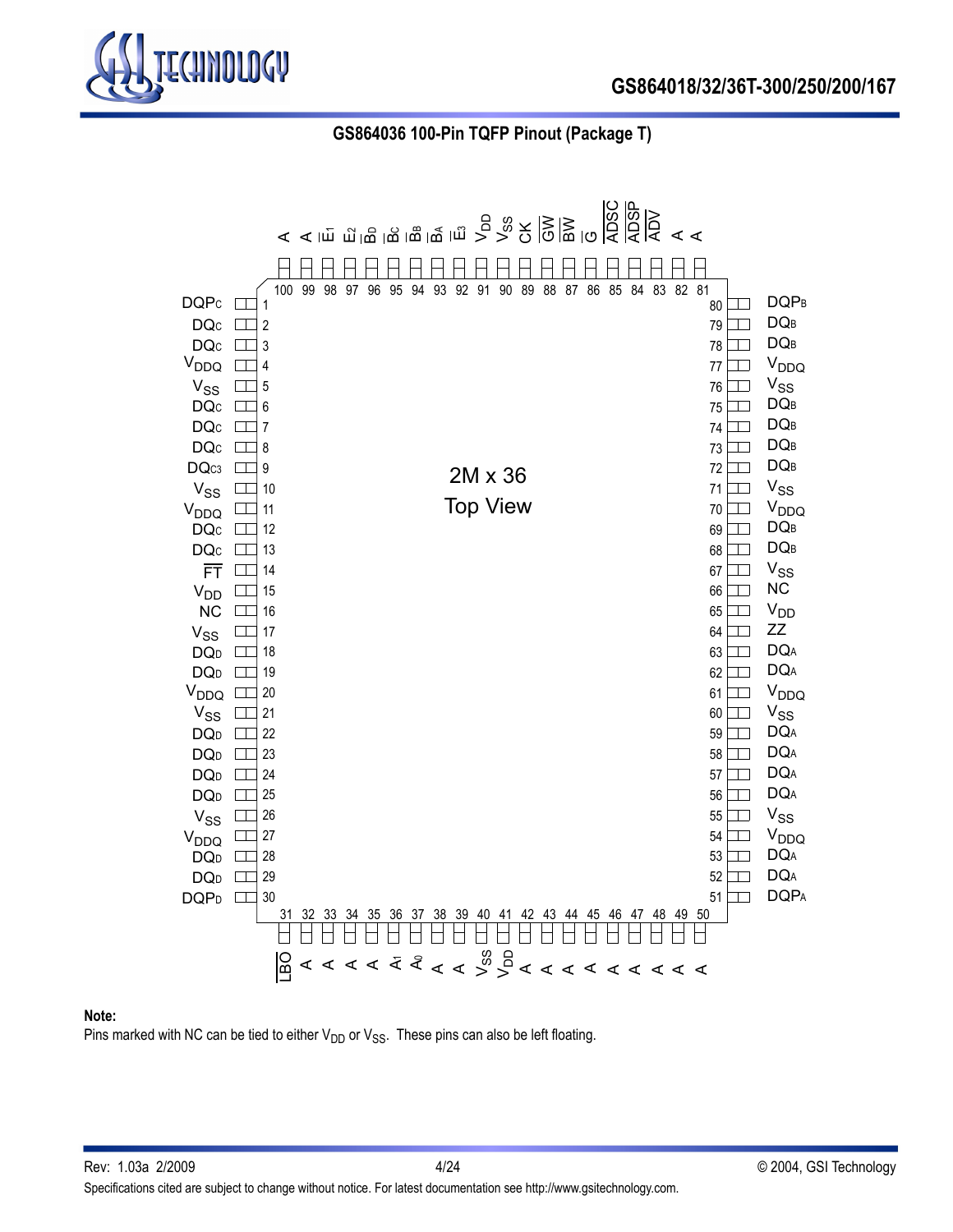

# **TQFP Pin Description**

| Symbol                                                           | <b>Type</b> | <b>Description</b>                                       |
|------------------------------------------------------------------|-------------|----------------------------------------------------------|
| Ao, A <sub>1</sub>                                               |             | Address field LSBs and Address Counter preset Inputs     |
| A                                                                |             | Address Inputs                                           |
| <b>DQA</b><br><b>DQB</b><br><b>DQc</b><br><b>DQ</b> <sub>D</sub> | I/O         | Data Input and Output pins                               |
| <b>NC</b>                                                        |             | No Connect                                               |
| <b>BW</b>                                                        |             | Byte Write-Writes all enabled bytes; active low          |
| BA, BB                                                           |             | Byte Write Enable for DQA, DQB Data I/Os; active low     |
| Bc, BD                                                           |             | Byte Write Enable for DQc, DQD Data I/Os; active low     |
| <b>CK</b>                                                        |             | Clock Input Signal; active high                          |
| <b>GW</b>                                                        |             | Global Write Enable--Writes all bytes; active low        |
| $\overline{E}_1$ , $\overline{E}_3$                              |             | Chip Enable; active low                                  |
| E <sub>2</sub>                                                   |             | Chip Enable; active high                                 |
| Ğ                                                                |             | Output Enable; active low                                |
| <b>ADV</b>                                                       |             | Burst address counter advance enable; active low         |
| ADSP, ADSC                                                       |             | Address Strobe (Processor, Cache Controller); active low |
| ZZ                                                               |             | Sleep Mode control; active high                          |
| FT                                                               |             | Flow Through or Pipeline mode; active low                |
| <b>LBO</b>                                                       |             | Linear Burst Order mode; active low                      |
| V <sub>DD</sub>                                                  |             | Core power supply                                        |
| $V_{SS}$                                                         |             | I/O and Core Ground                                      |
| V <sub>DDQ</sub>                                                 |             | Output driver power supply                               |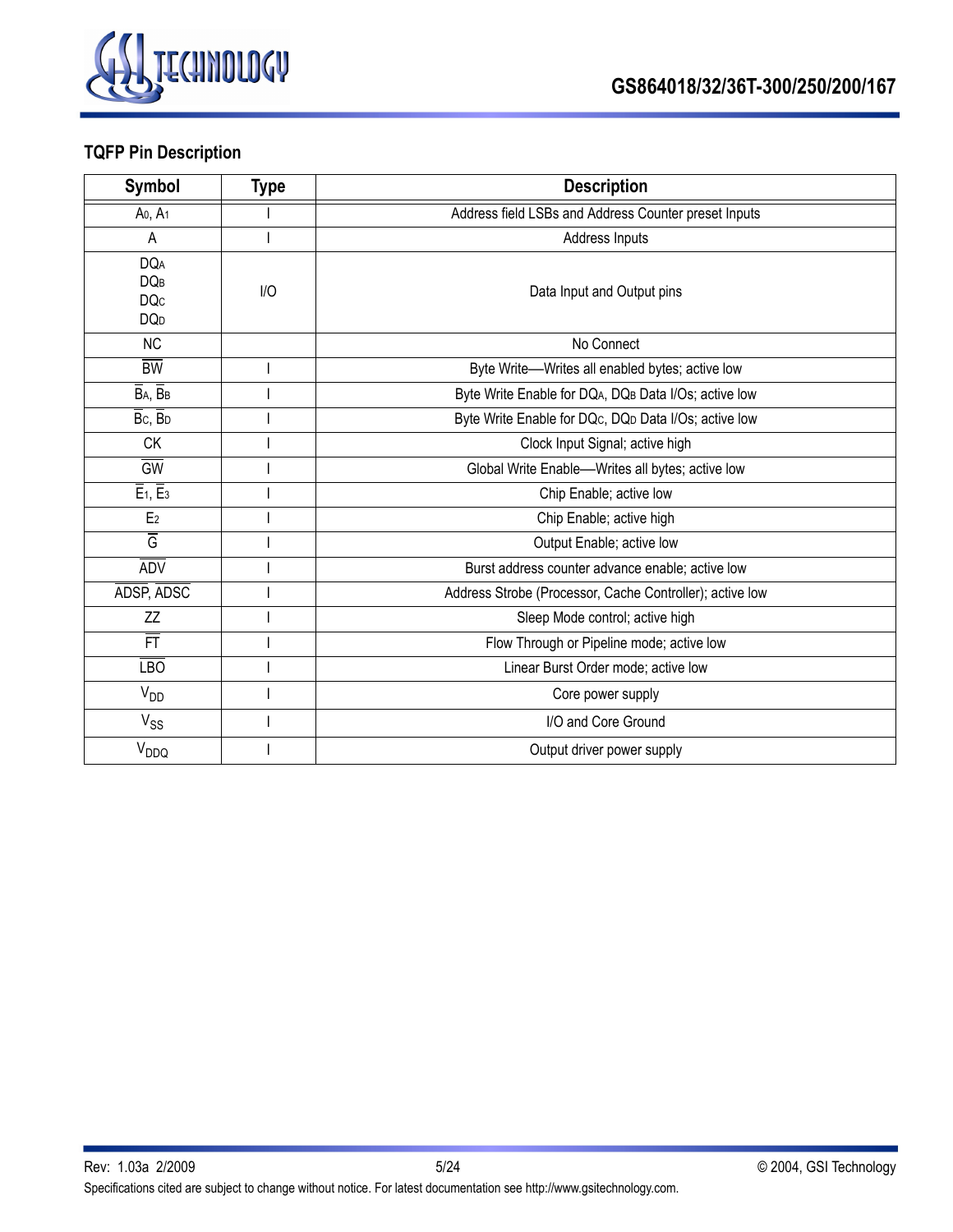

# **GS864018/32/36 Block Diagram**



Note: Only x36 version shown for simplicity.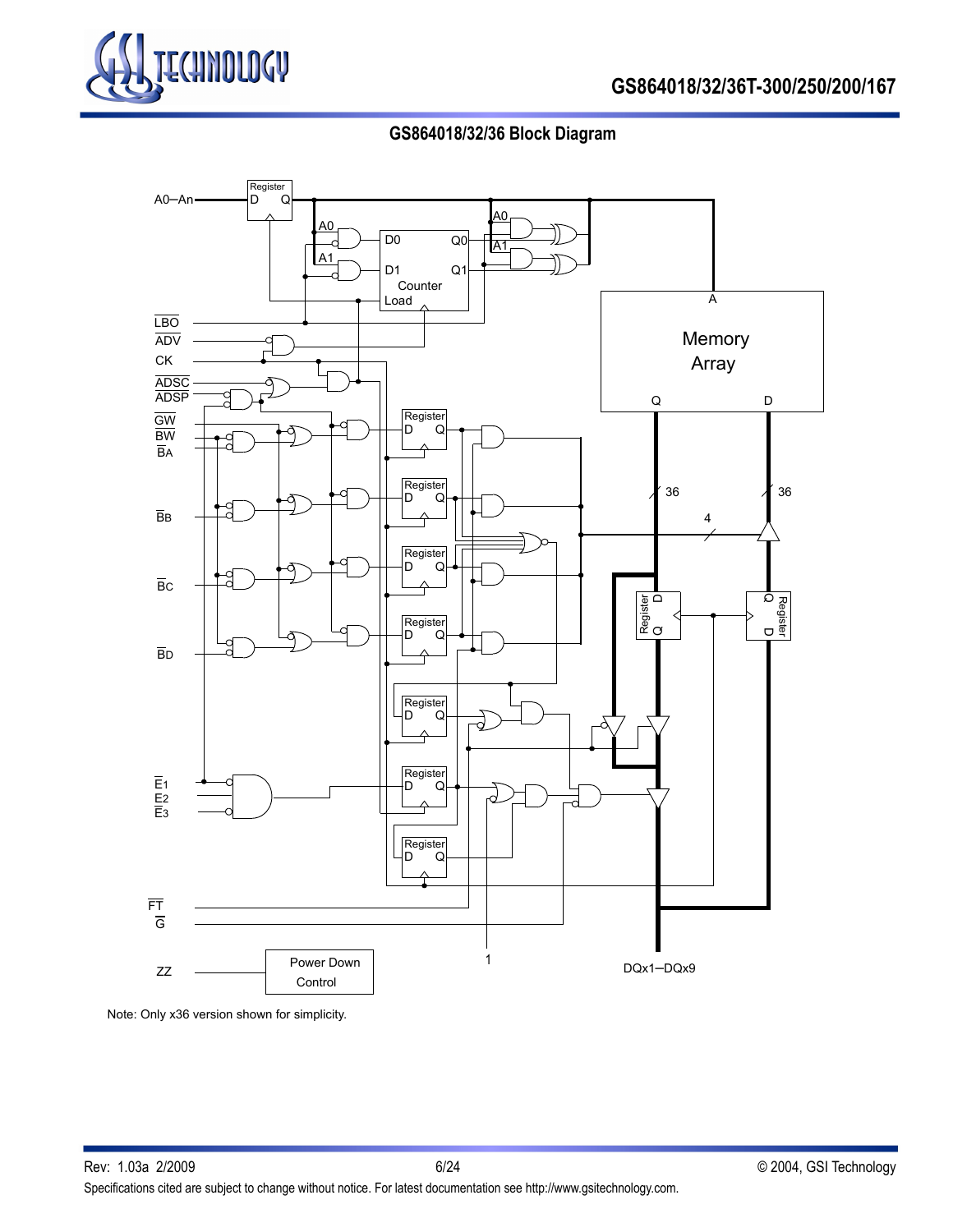

### **Mode Pin Functions**

| <b>Mode Name</b>           | <b>Pin Name</b>  | <b>State</b> | <b>Function</b>            |
|----------------------------|------------------|--------------|----------------------------|
| <b>Burst Order Control</b> | $E$ <sub>D</sub> |              | Linear Burst               |
|                            |                  | Н            | <b>Interleaved Burst</b>   |
| Output Register Control    | 冝                |              | Flow Through               |
|                            |                  | H or NC      | Pipeline                   |
|                            |                  | L or NC      | Active                     |
| Power Down Control         | ZZ               | Н            | Standby, $I_{DD} = I_{SB}$ |

#### **Note:**

There is a pull-up device on the  $\overline{FT}$  pin and a pull-down device on the ZZ pin, so those input pins can be unconnected and the chip will operate in the default states as specified in the above tables.

### **Burst Counter Sequences**

### **Linear Burst Sequence**

|             |    | A[1:0]   A[1:0]   A[1:0]   A[1:0] |    |    |
|-------------|----|-----------------------------------|----|----|
| 1st address | 00 | 01                                | 10 | 11 |
| 2nd address | 01 | 10                                | 11 | 00 |
| 3rd address | 10 | 11                                | 00 | 01 |
| 4th address | 11 | 00                                | 01 | 10 |

### **Note:**

The burst counter wraps to initial state on the 5th clock.

### **Interleaved Burst Sequence**

|             |    | A[1:0]   A[1:0]   A[1:0]   A[1:0] |    |    |
|-------------|----|-----------------------------------|----|----|
| 1st address | 00 | 01                                | 10 | 11 |
| 2nd address | 01 | 00                                | 11 | 10 |
| 3rd address | 10 | 11                                | 00 | 01 |
| 4th address | 11 | 10                                | 01 | იი |

### **Note:**

The burst counter wraps to initial state on the 5th clock.

BPR 1999.05.18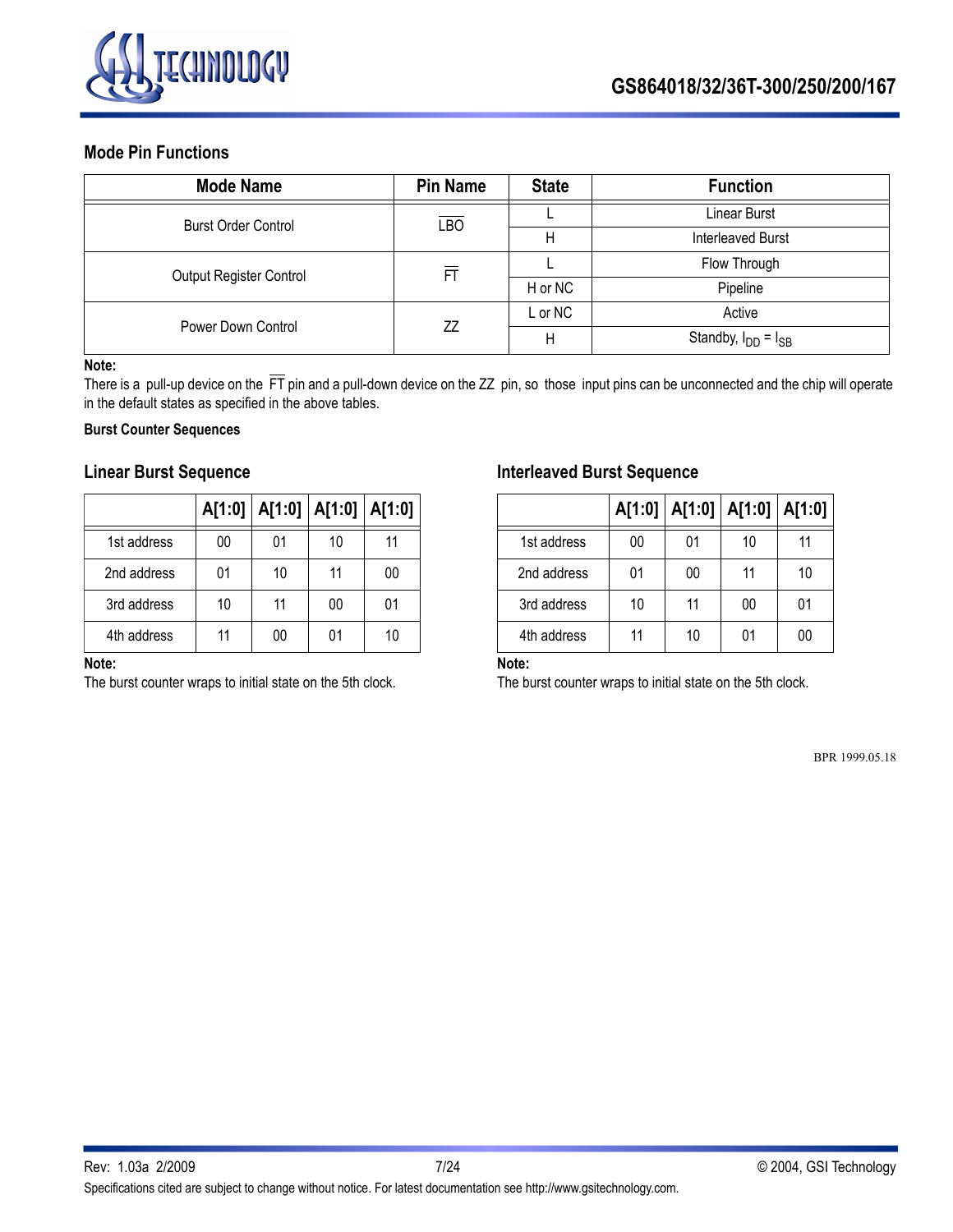

### **Byte Write Truth Table**

| <b>Function</b> | <b>GW</b>    | <b>BW</b> | BA | BB           | <b>Bc</b>    | <b>B</b> <sub>D</sub> | <b>Notes</b> |
|-----------------|--------------|-----------|----|--------------|--------------|-----------------------|--------------|
| Read            | $\mathsf{H}$ | H         | Χ  | Χ            | X            | X                     |              |
| Write No Bytes  | $\mathsf{H}$ |           | H  | $\mathsf{H}$ | $\mathsf{H}$ | $\mathsf{H}$          |              |
| Write byte a    | $\mathsf{H}$ |           |    | $\mathsf{H}$ | $\mathsf{H}$ | H                     | 2, 3         |
| Write byte b    | $\mathsf{H}$ |           | H  |              | $\mathsf{H}$ | $\mathsf{H}$          | 2, 3         |
| Write byte c    | $\mathsf{H}$ |           | H  | $\mathsf{H}$ |              | H                     | 2, 3, 4      |
| Write byte d    | $\mathsf{H}$ |           | H  | H            | $\mathsf{H}$ |                       | 2, 3, 4      |
| Write all bytes | $\mathsf{H}$ |           |    |              |              |                       | 2, 3, 4      |
| Write all bytes |              | Χ         | Χ  | Χ            | Χ            | Χ                     |              |

### **Notes:**

1. All byte outputs are active in read cycles regardless of the state of Byte Write Enable inputs, BA, BB, BC and/or BD.

2. Byte Write Enable inputs  $\overline{BA}$ ,  $\overline{BE}$ ,  $\overline{BC}$  and/or  $\overline{BD}$  may be used in any combination with  $\overline{BW}$  to write single or multiple bytes.

3. All byte I/Os remain High-Z during all write operations regardless of the state of Byte Write Enable inputs.

4. Bytes "C" and "D" are only available on the x32 and x36 versions.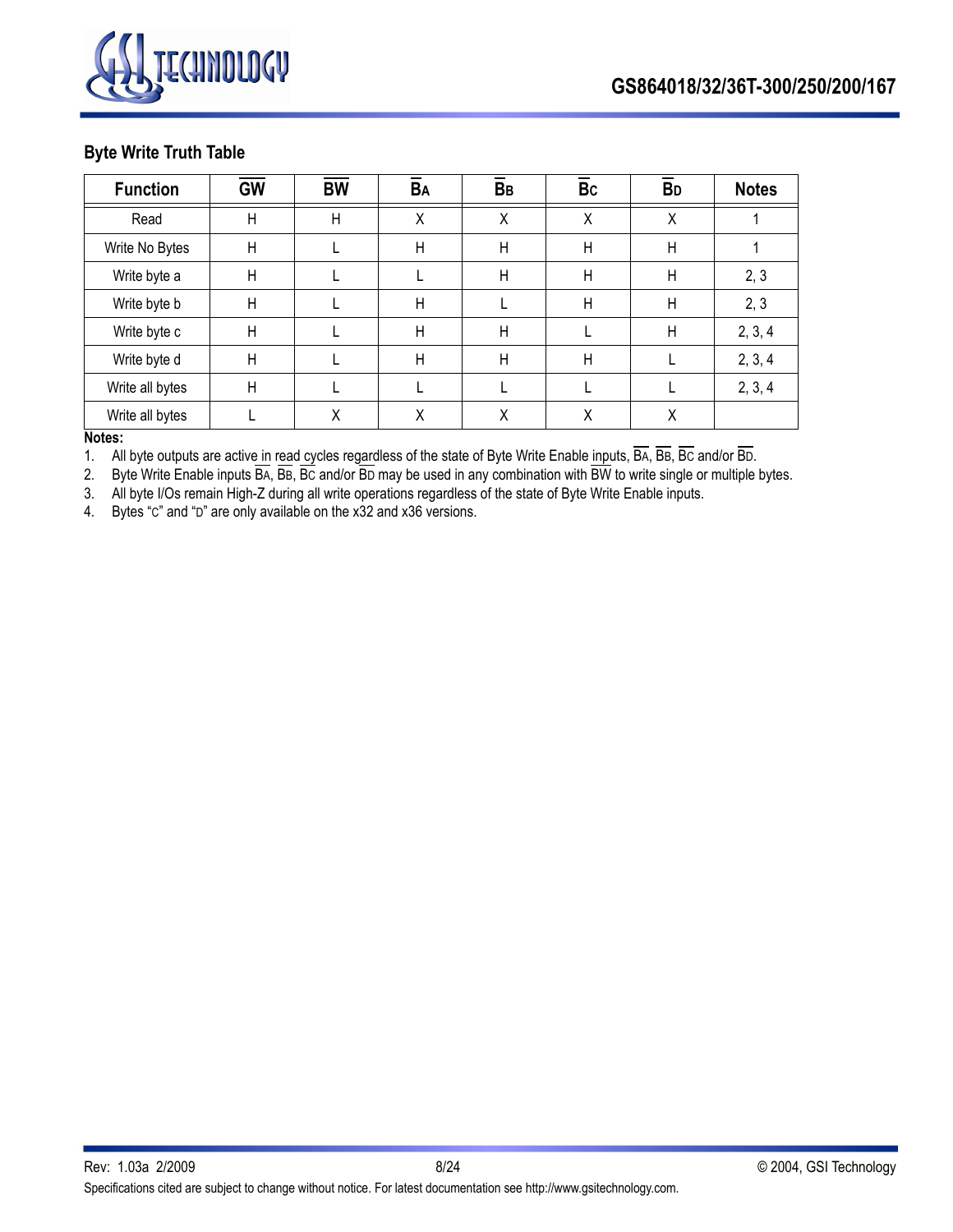

# **Synchronous Truth Table**

| <b>Operation</b>                  | <b>Address</b><br><b>Used</b> | <b>State</b><br>Diagram<br>Key | E <sub>1</sub> | E <sub>2</sub>          | E <sub>3</sub> | <b>ADSP</b>             | <b>ADSC</b> | <b>ADV</b> | W                       | $DQ^3$ |
|-----------------------------------|-------------------------------|--------------------------------|----------------|-------------------------|----------------|-------------------------|-------------|------------|-------------------------|--------|
| <b>Deselect Cycle, Power Down</b> | <b>None</b>                   | X                              |                | $\overline{\mathbf{X}}$ | н              | $\overline{\mathbf{X}}$ |             | X          | $\overline{\mathbf{x}}$ | High-Z |
| <b>Deselect Cycle, Power Down</b> | <b>None</b>                   | X                              |                | L                       | X              | X                       |             | X          | X                       | High-Z |
| <b>Deselect Cycle, Power Down</b> | <b>None</b>                   | X                              |                | X                       | н              | L                       | X           | X          | X                       | High-Z |
| <b>Deselect Cycle, Power Down</b> | <b>None</b>                   | X                              |                | L                       | X              | L                       | X           | X          | X                       | High-Z |
| <b>Deselect Cycle, Power Down</b> | <b>None</b>                   | X                              | н              | $\boldsymbol{X}$        | X              | X                       | L           | X          | X                       | High-Z |
| Read Cycle, Begin Burst           | External                      | R                              |                | $\overline{H}$          | L              | L                       | X           | X          | X                       | Q      |
| Read Cycle, Begin Burst           | <b>External</b>               | $\mathsf{R}$                   |                | H                       | L              | H                       |             | X          | F                       | Q      |
| Write Cycle, Begin Burst          | <b>External</b>               | W                              |                | H                       |                | H                       |             | X          | т                       | D      |
| Read Cycle, Continue Burst        | Next                          | CR                             | X              | X                       | X              | H                       | H           |            | F                       | O      |
| Read Cycle, Continue Burst        | Next                          | CR                             | H              | X                       | X              | X                       | H           | L          | F                       | Q      |
| Write Cycle, Continue Burst       | Next                          | СW                             | X              | X                       | X              | H                       | H           | L          | T                       | D      |
| Write Cycle, Continue Burst       | Next                          | <b>CW</b>                      | H              | X                       | X              | X                       | H           | L          | T                       | D      |
| Read Cycle, Suspend Burst         | Current                       |                                | X              | $\overline{X}$          | $\overline{X}$ | H                       | H           | H          | F                       | Q      |
| Read Cycle, Suspend Burst         | Current                       |                                | H              | Χ                       | X              | Χ                       | H           | H          | F                       | Q      |
| Write Cycle, Suspend Burst        | Current                       |                                | X              | $\overline{X}$          | $\overline{X}$ | H                       | H           | H          | T                       | D      |
| Write Cycle, Suspend Burst        | Current                       |                                | H              | X                       | X              | X                       | H           | H          | T                       | D      |

**Notes:**

1.  $X = Don't Care, H = High, L = Low$ 

2.  $E = T$  (True) if  $E\overline{2} = 1$  and  $\overline{E1} = \overline{E3} = 0$ ;  $E = F$  (False) if  $E\overline{2} = 0$  or  $\overline{E1} = 1$  or  $\overline{E3} = 1$ 

3. W = T (True) and F (False) is defined in the Byte Write Truth Table preceding.

4.  $\overline{G}$  is an asynchronous input.  $\overline{G}$  can be driven high at any time to disable active output drivers.  $\overline{G}$  low can only enable active drivers (shown as "Q" in the Truth Table above).

5. All input combinations shown above are tested and supported. Input combinations shown in gray boxes need not be used to accomplish basic synchronous or synchronous burst operations and may be avoided for simplicity.

6. Tying ADSP high and ADSC low allows simple non-burst synchronous operations. See **BOLD** items above.

7. Tying ADSP high and ADV low while using ADSC to load new addresses allows simple burst operations. See *ITALIC* items above.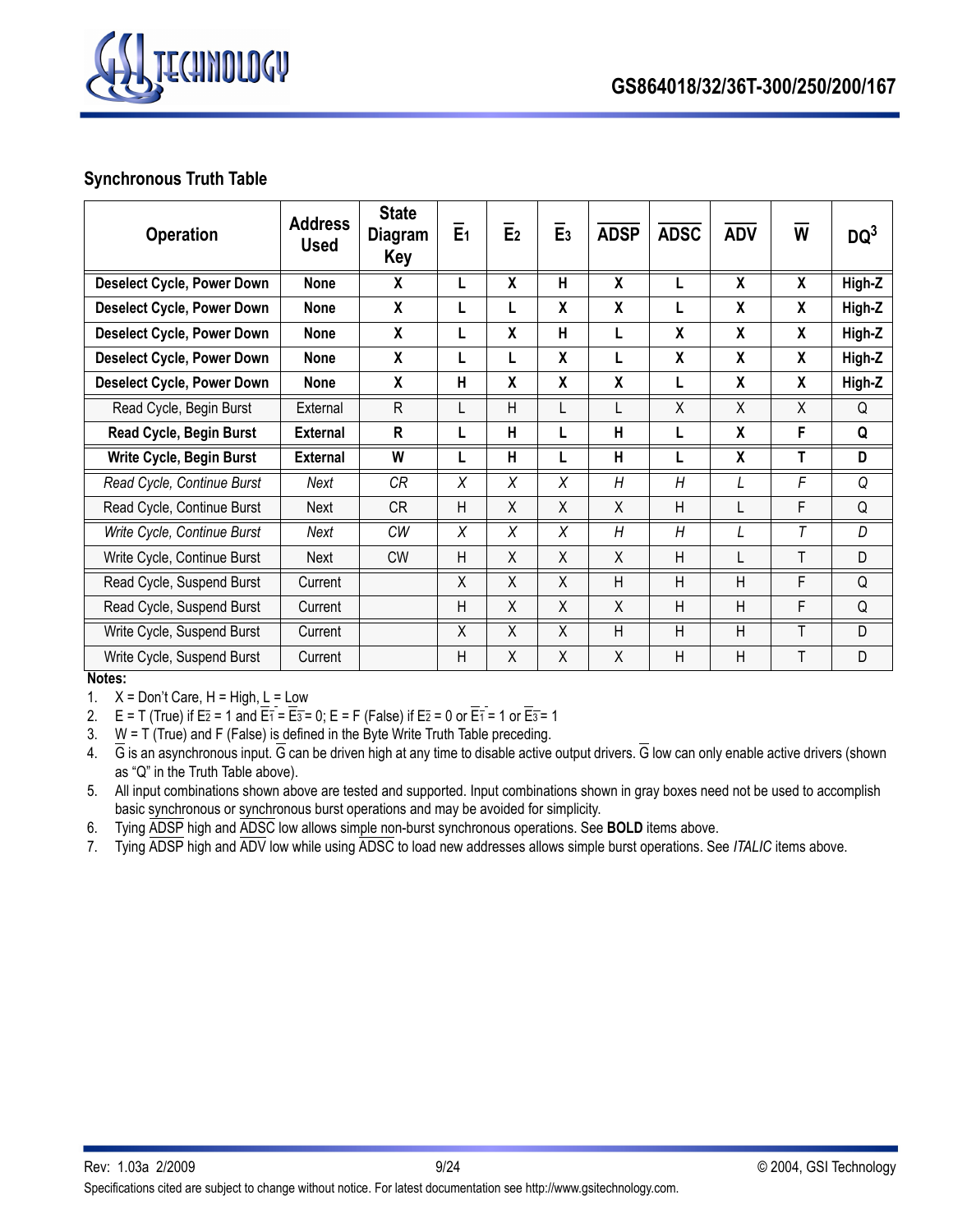

# **GS864018/32/36T-300/250/200/167**

### **Simplified State Diagram**



#### **Notes:**

- 1. The diagram shows only supported (tested) synchronous state transitions. The diagram presumes G is tied low.
- 2. The upper portion of the diagram assumes active use of only the Enable (E1) and Write (BA, BB, BC, BD, BW, and GW) control inputs, and that ADSP is tied high and ADSC is tied low.
- 3. The upper and lower portions of the diagram together assume active use of only the Enable, Write, and ADSC control inputs, and assumes ADSP is tied high and ADV is tied low.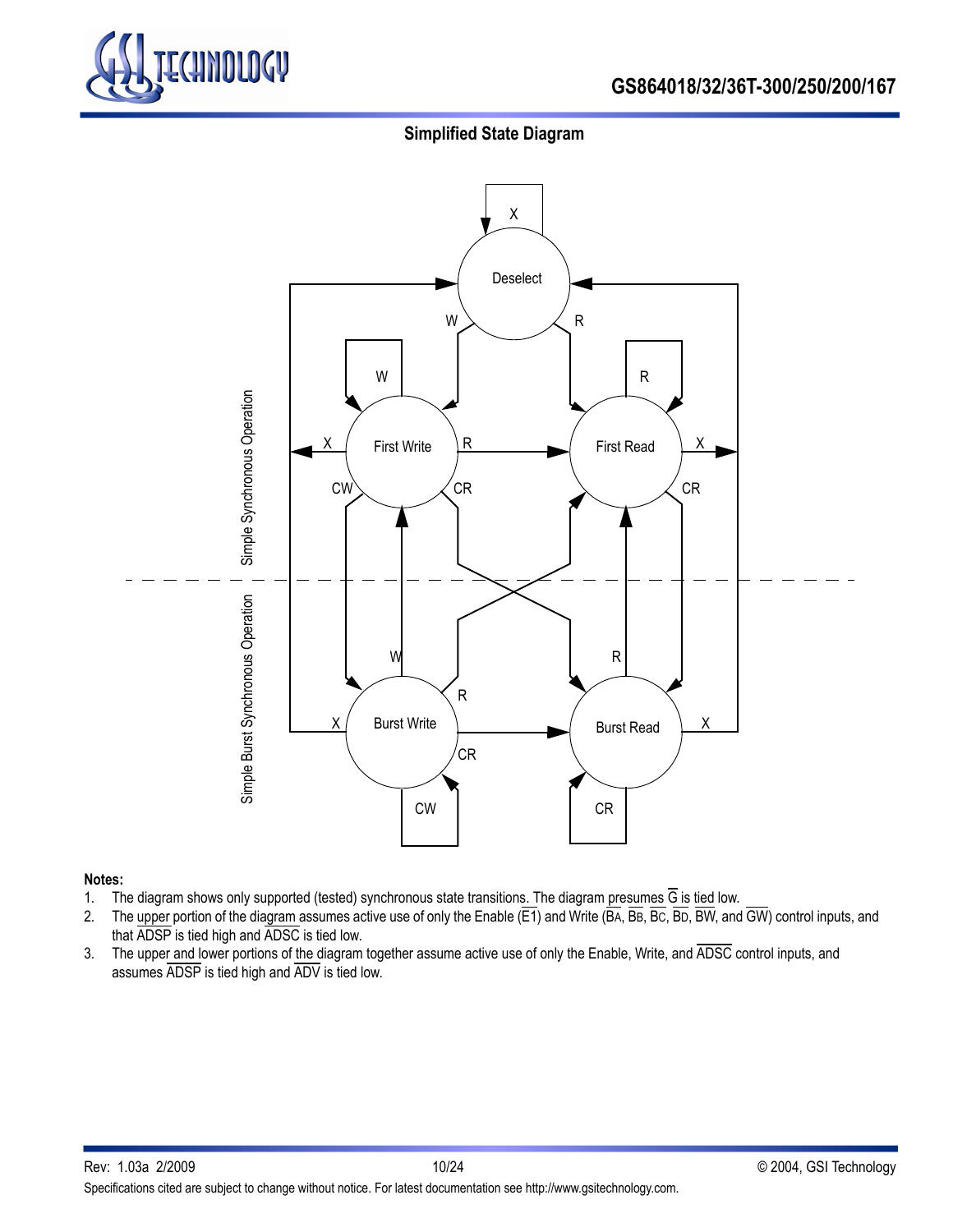

# **GS864018/32/36T-300/250/200/167**

# **Simplified State Diagram with G**



#### **Notes:**

- 1. The diagram shows supported (tested) synchronous state transitions plus supported transitions that depend upon the use of  $\overline{G}$ .
- 2. Use of "Dummy Reads" (Read Cycles with G High) may be used to make the transition from Read cycles to Write cycles without passing through a Deselect cycle. Dummy Read cycles increment the address counter just like normal read cycles.
- 3. Transitions shown in gray tone assume  $\overline{G}$  has been pulsed high long enough to turn the RAM's drivers off and for incoming data to meet Data Input Set Up Time.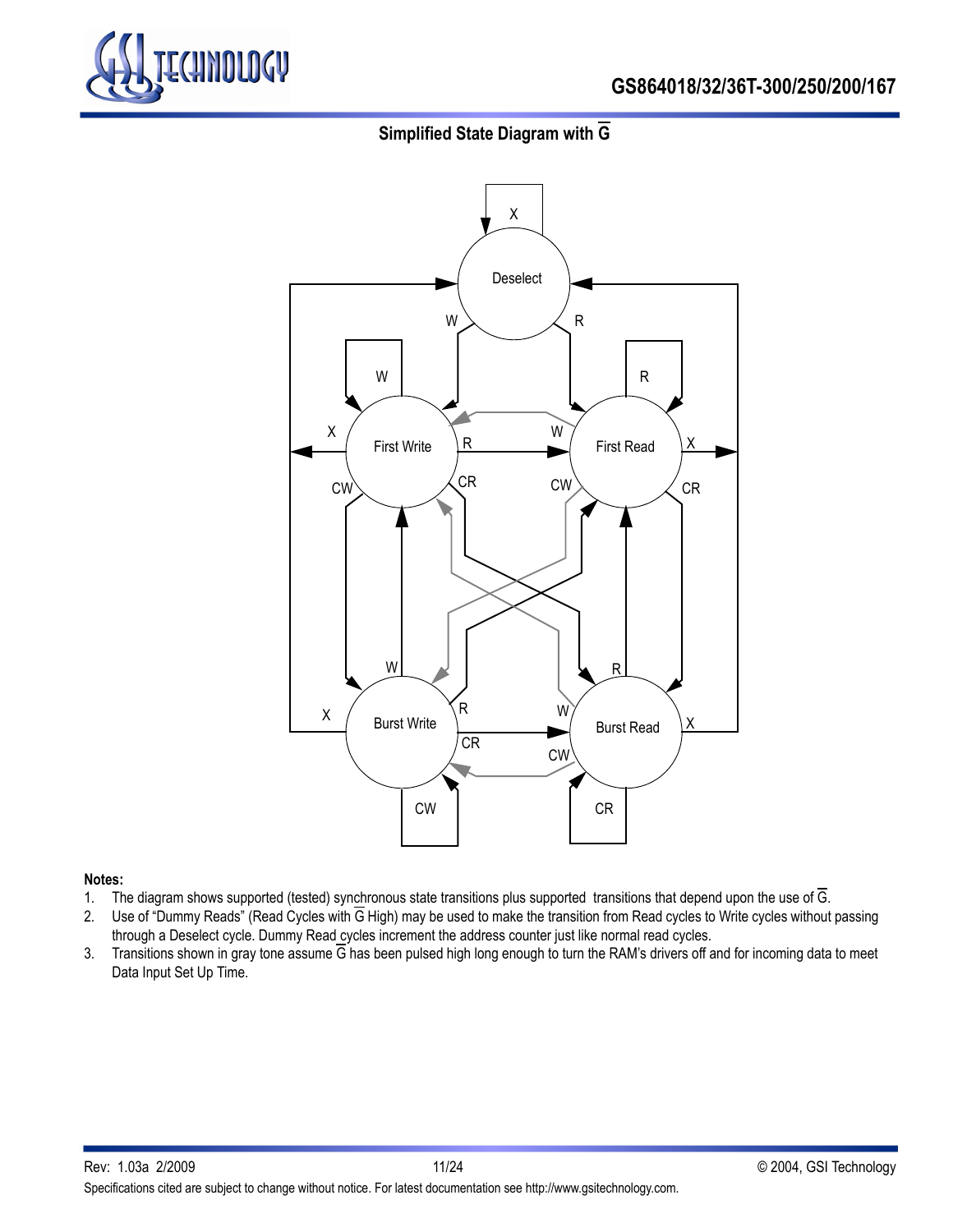



### **Absolute Maximum Ratings**

(All voltages reference to  $V_{SS}$ )

| Symbol                       | <b>Description</b>               | Value                                                | <b>Unit</b>  |
|------------------------------|----------------------------------|------------------------------------------------------|--------------|
| $V_{DD}$                     | Voltage on V <sub>DD</sub> Pins  | $-0.5$ to 4.6                                        |              |
| V <sub>DDQ</sub>             | Voltage in V <sub>DDQ</sub> Pins | $-0.5$ to 4.6                                        | V            |
| $V_{IIO}$                    | Voltage on I/O Pins              | $-0.5$ to V <sub>DDQ</sub> +0.5 ( $\leq$ 4.6 V max.) | V            |
| $V_{IN}$                     | Voltage on Other Input Pins      | $-0.5$ to V <sub>DD</sub> +0.5 ( $\leq$ 4.6 V max.)  |              |
| <sup>I</sup> IN              | Input Current on Any Pin         | $+/-20$                                              | mA           |
| <b>POUT</b>                  | Output Current on Any I/O Pin    | $+/-20$                                              | mA           |
| $P_D$                        | Package Power Dissipation        | 1.5                                                  | W            |
| $\mathsf{T}_{\text{STG}}$    | Storage Temperature              | $-55$ to 125                                         | $^{\circ}$ C |
| $\mathsf{T}_{\mathsf{BIAS}}$ | Temperature Under Bias           | $-55$ to 125                                         | $^{\circ}$ C |

#### **Note:**

Permanent damage to the device may occur if the Absolute Maximum Ratings are exceeded. Operation should be restricted to Recommended Operating Conditions. Exposure to conditions exceeding the Absolute Maximum Ratings, for an extended period of time, may affect reliability of this component.

### **Power Supply Voltage Ranges**

| <b>Parameter</b>                          | Symbol            | Min. | Typ. | Max. | Unit | <b>Notes</b> |
|-------------------------------------------|-------------------|------|------|------|------|--------------|
| 3.3 V Supply Voltage                      | V <sub>DD3</sub>  | 3.0  | 3.3  | 3.6  |      |              |
| 2.5 V Supply Voltage                      | V <sub>DD2</sub>  | 2.3  | 2.5  | 2.7  |      |              |
| 3.3 V V <sub>DDQ</sub> I/O Supply Voltage | V <sub>DDQ3</sub> | 3.0  | 3.3  | 3.6  |      |              |
| 2.5 V V <sub>DDQ</sub> I/O Supply Voltage | V <sub>DDQ2</sub> | 2.3  | 2.5  | 2.7  |      |              |

**Notes:**

1. The part numbers of Industrial Temperature Range versions end the character "I". Unless otherwise noted, all performance specifications quoted are evaluated for worst case in the temperature range marked on the device.

2. Input Under/overshoot voltage must be  $-2$  V > Vi < V<sub>DDn</sub>+2 V not to exceed 4.6 V maximum, with a pulse width not to exceed 20% tKC.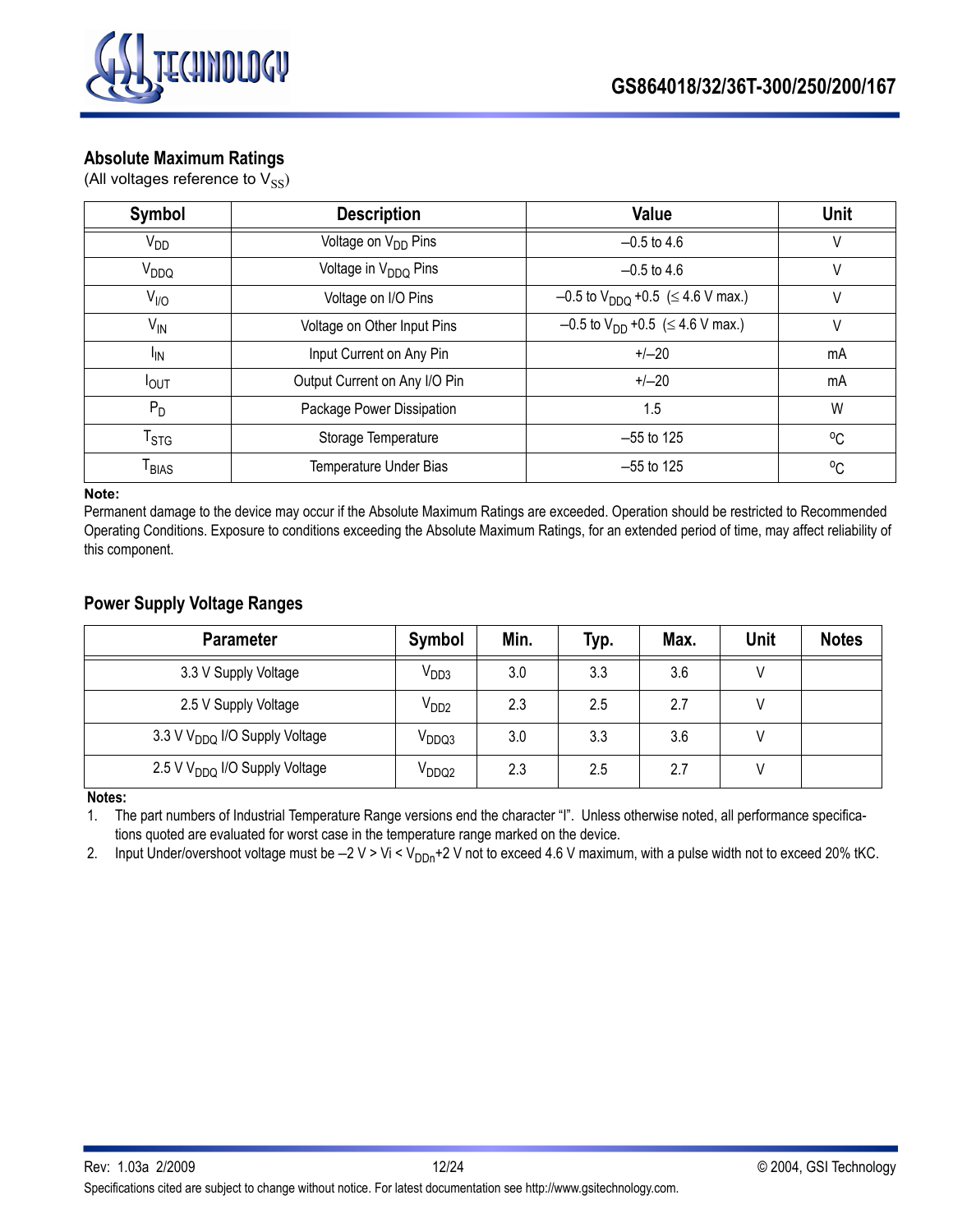

# **V<sub>DDQ3</sub> Range Logic Levels**

| <b>Parameter</b>                        | Symbol           | Min.   | Typ. | Max.            | Unit | <b>Notes</b> |
|-----------------------------------------|------------------|--------|------|-----------------|------|--------------|
| V <sub>DD</sub> Input High Voltage      | V <sub>IH</sub>  | 2.0    |      | $V_{DD}$ + 0.3  |      |              |
| V <sub>DD</sub> Input Low Voltage       | $V_{\parallel}$  | $-0.3$ |      | 0.8             |      |              |
| V <sub>DDQ</sub> I/O Input High Voltage | V <sub>IHQ</sub> | 2.0    |      | $V_{DDQ} + 0.3$ |      | 1,3          |
| V <sub>DDQ</sub> I/O Input Low Voltage  | V <sub>ILQ</sub> | $-0.3$ |      | 0.8             |      | 1,3          |

**Notes:**

1. The part numbers of Industrial Temperature Range versions end the character "I". Unless otherwise noted, all performance specifications quoted are evaluated for worst case in the temperature range marked on the device.

2. Input Under/overshoot voltage must be  $-2$  V > Vi < V<sub>DDn</sub>+2 V not to exceed 4.6 V maximum, with a pulse width not to exceed 20% tKC.

3.  $V_{IHO}$  (max) is voltage on  $V_{DDO}$  pins plus 0.3 V.

# **V<sub>DDQ2</sub>** Range Logic Levels

| <b>Parameter</b>                        | Symbol                 | Min.      | Typ. | Max.            | Unit | <b>Notes</b> |
|-----------------------------------------|------------------------|-----------|------|-----------------|------|--------------|
| V <sub>DD</sub> Input High Voltage      | $V_{\text{IH}}$        | $0.6*VDD$ |      | $V_{DD}$ + 0.3  |      |              |
| V <sub>DD</sub> Input Low Voltage       | $V_{IL}$               | $-0.3$    |      | $0.3*VDD$       |      |              |
| V <sub>DDQ</sub> I/O Input High Voltage | <b>V<sub>IHQ</sub></b> | $0.6*VDD$ |      | $V_{DDQ} + 0.3$ |      | 1,3          |
| V <sub>DDQ</sub> I/O Input Low Voltage  | $V_{I L Q}$            | $-0.3$    |      | $0.3*VDD$       |      | 1,3          |

**Notes:**

1. The part numbers of Industrial Temperature Range versions end the character "I". Unless otherwise noted, all performance specifications quoted are evaluated for worst case in the temperature range marked on the device.

2. Input Under/overshoot voltage must be  $-2$  V > Vi < V<sub>DDn</sub>+2 V not to exceed 4.6 V maximum, with a pulse width not to exceed 20% tKC. 3.  $V_{H\Omega}$  (max) is voltage on  $V_{DD\Omega}$  pins plus 0.3 V.

# **Recommended Operating Temperatures**

| <b>Parameter</b>                                | Symbol | Min. | Typ. | Max. | <b>Unit</b> | <b>Notes</b> |
|-------------------------------------------------|--------|------|------|------|-------------|--------------|
| Ambient Temperature (Commercial Range Versions) | A      |      | 25   | 70   | $\circ$     |              |
| Ambient Temperature (Industrial Range Versions) | A      | -40  | 25   | 85   | $\circ$     |              |

**Notes:**

1. The part numbers of Industrial Temperature Range versions end the character "I". Unless otherwise noted, all performance specifications quoted are evaluated for worst case in the temperature range marked on the device.

2. Input Under/overshoot voltage must be  $-2$  V > Vi < V<sub>DDn</sub>+2 V not to exceed 4.6 V maximum, with a pulse width not to exceed 20% tKC.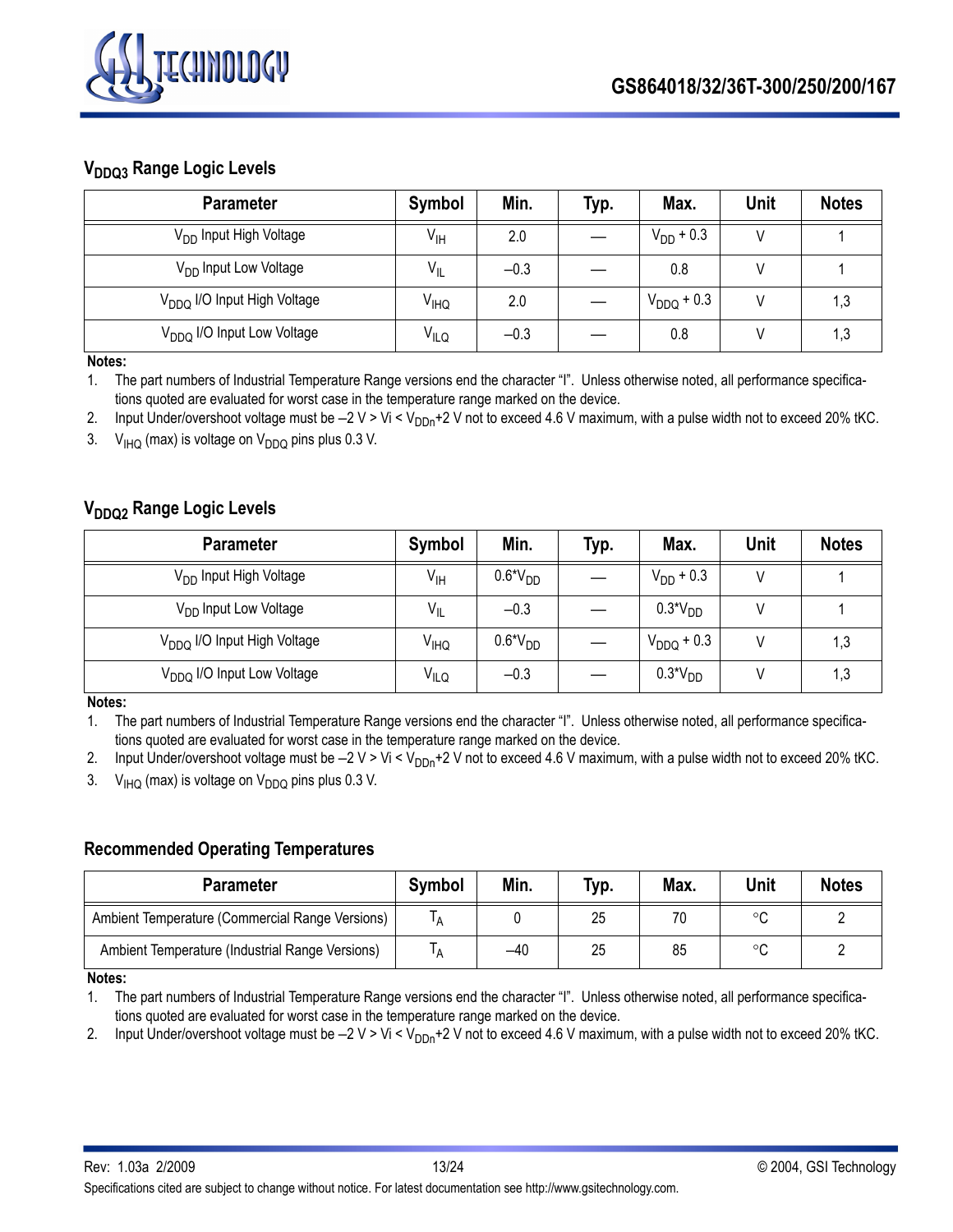







### **Capacitance**

 $(T_A = 25^{\circ}C, f = 1 \text{ MHz}, V_{DD} = 2.5 \text{ V})$ 

| <b>Parameter</b>         | <b>Symbol</b> | <b>Test conditions</b> | Typ. | Max. | Unit |
|--------------------------|---------------|------------------------|------|------|------|
| Input Capacitance        | ∪lN           | $V_{IN}$ = 0 V         |      |      |      |
| Input/Output Capacitance | 0∥י           | V <sub>OUT</sub> = 0 V |      |      | D⊢   |

#### **Note:**

These parameters are sample tested.

### **AC Test Conditions**

| <b>Parameter</b>       | <b>Conditions</b>   |
|------------------------|---------------------|
| Input high level       | $V_{DD} - 0.2 V$    |
| Input low level        | 0.2V                |
| Input slew rate        | $1$ V/ns            |
| Input reference level  | V <sub>DDQ</sub> /2 |
| Output reference level | $V_{DDQ}/2$         |
| Output load            | Fig. 1              |

#### **Notes:**

1. Include scope and jig capacitance.

- 2. Test conditions as specified with output loading as shown in **Fig. 1** unless otherwise noted.
- 3. Device is deselected as defined by the Truth Table.

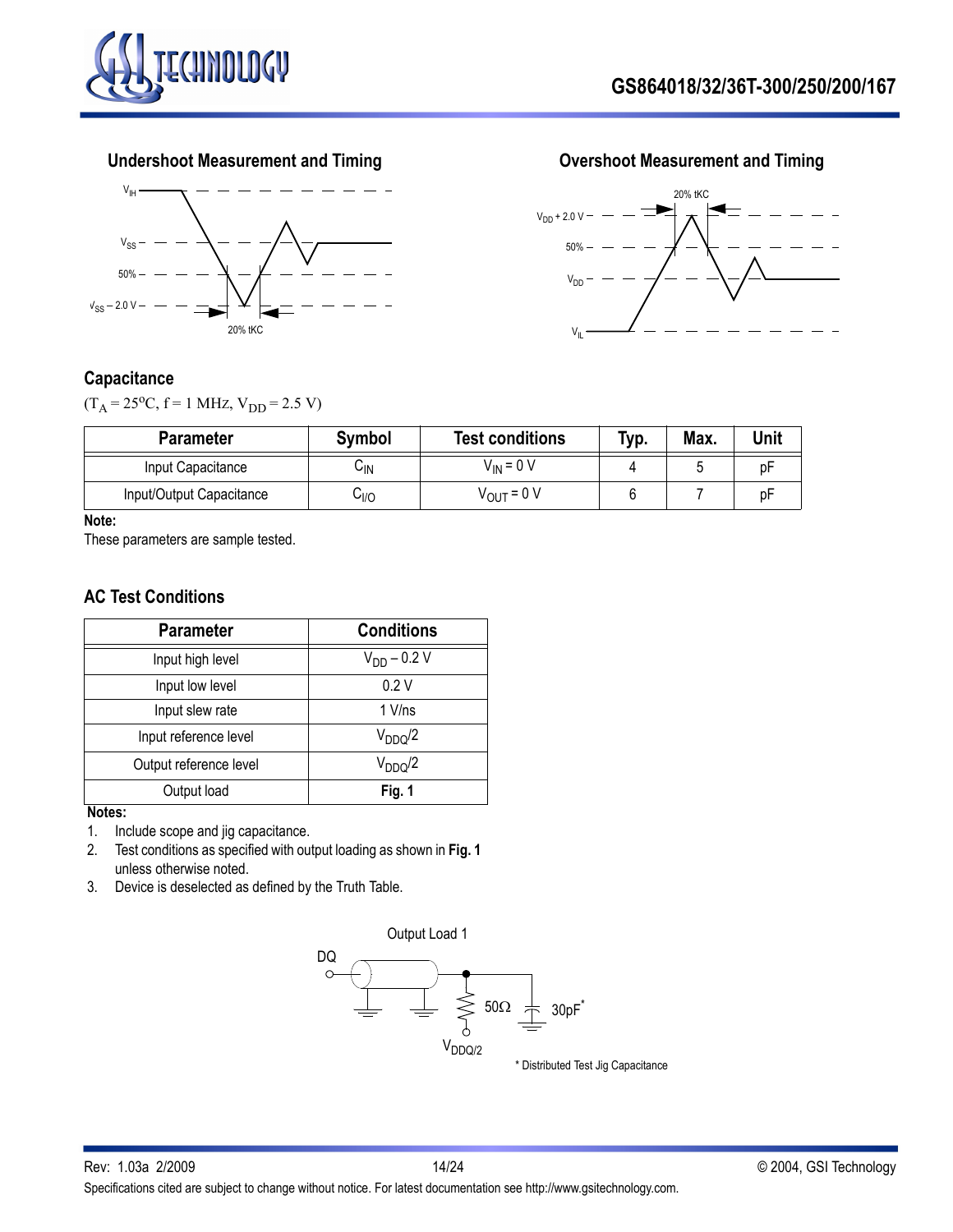

### **DC Electrical Characteristics**

| <b>Parameter</b>                            | Symbol                       | <b>Test Conditions</b>                                            | Min                  | <b>Max</b>     |
|---------------------------------------------|------------------------------|-------------------------------------------------------------------|----------------------|----------------|
| Input Leakage Current<br>(except mode pins) | ŀμ                           | $V_{IN}$ = 0 to $V_{DD}$                                          | $-2 uA$              | 2 uA           |
| <b>ZZInput Current</b>                      | <sup>I</sup> IN <sub>1</sub> | $V_{DD} \geq V_{IN} \geq V_{IH}$<br>$0 V \leq V_{IN} \leq V_{IH}$ | $-1 uA$<br>$-1 uA$   | 1 uA<br>100 uA |
| <b>FTInput Current</b>                      | I <sub>IN2</sub>             | $V_{DD} \geq V_{IN} \geq V_{II}$<br>$0 V \leq V_{IN} \leq V_{IL}$ | $-100$ uA<br>$-1 uA$ | 1 uA<br>1 uA   |
| Output Leakage Current (x36/x72)            | $I_{OL}$                     | Output Disable, $V_{OUT} = 0$ to $V_{DD}$                         | $-1 uA$              | 1 uA           |
| Output Leakage Current (x18)                | $I_{OL}$                     | Output Disable, $V_{\text{OUT}} = 0$ to $V_{\text{DD}}$           | $-1 uA$              | 1 uA           |
| Output High Voltage                         | V <sub>OH2</sub>             | $I_{OH} = -8$ mA, $V_{DDQ} = 2.375$ V                             | 1.7V                 |                |
| Output High Voltage                         | V <sub>OH3</sub>             | $I_{OH} = -8$ mA, $V_{DDQ} = 3.135$ V                             | 2.4 V                |                |
| Output Low Voltage                          | $V_{OL}$                     | $I_{\text{OI}} = 8 \text{ mA}$                                    |                      | 0.4V           |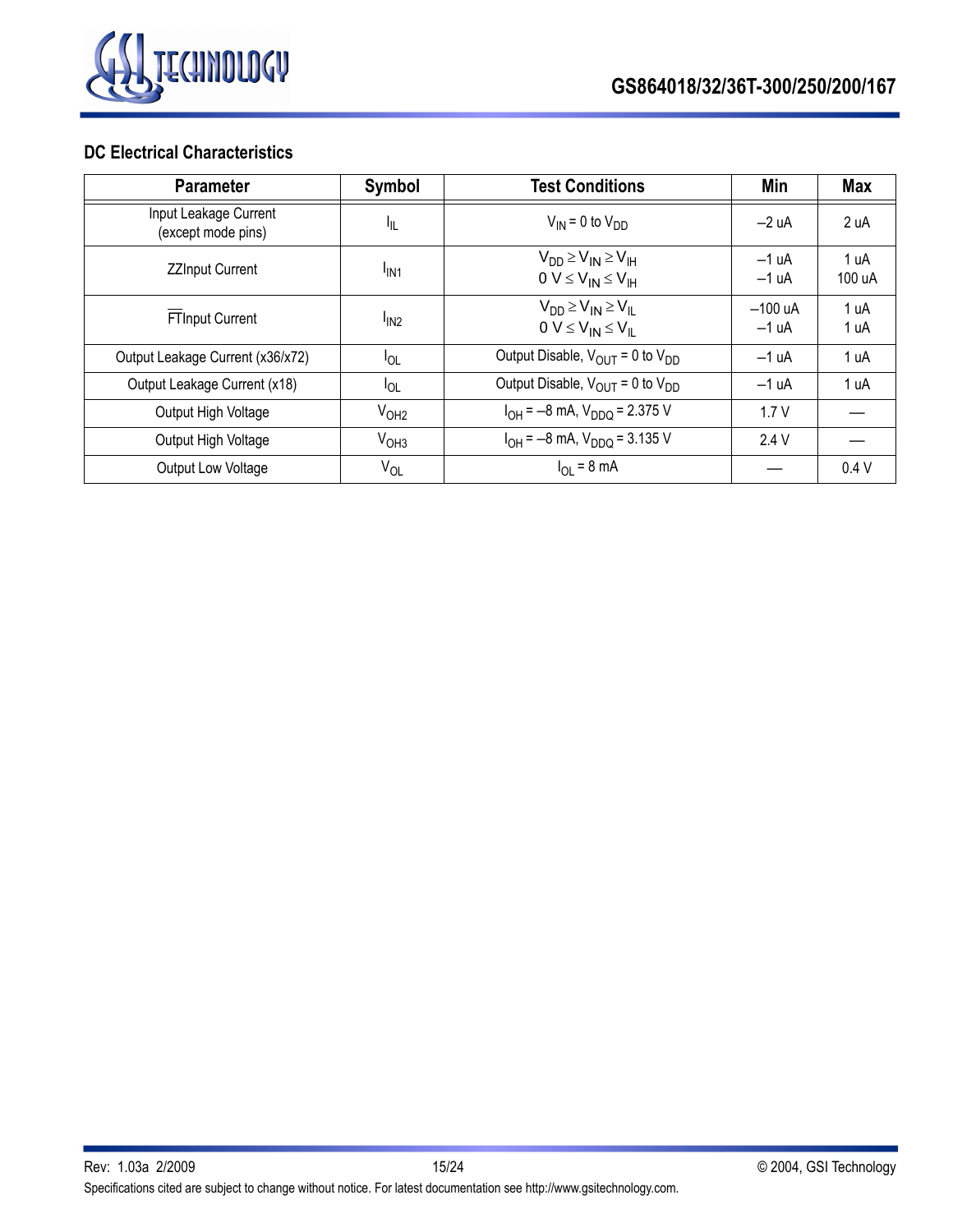

# **Operating Currents**

|                                       |                                                                                     |          |                 |                                            | $-300$          |                     | $-250$          |                     |                 | $-200$              |                           | $-167$              |      |
|---------------------------------------|-------------------------------------------------------------------------------------|----------|-----------------|--------------------------------------------|-----------------|---------------------|-----------------|---------------------|-----------------|---------------------|---------------------------|---------------------|------|
| <b>Parameter</b>                      | <b>Test Conditions</b>                                                              | Mode     |                 | Symbol                                     | 0<br>to<br>70°C | $-40$<br>to<br>85°C | 0<br>to<br>70°C | $-40$<br>to<br>85°C | 0<br>to<br>70°C | $-40$<br>to<br>85°C | 0<br>to<br>$70^{\circ}$ C | $-40$<br>to<br>85°C | Unit |
|                                       |                                                                                     | (x32)    | Pipeline        | ססי<br><b>I</b> DDQ                        | 420<br>60       | 440<br>60           | 360<br>50       | 380<br>50           | 310<br>40       | 330<br>40           | 270<br>35                 | 290<br>35           | mA   |
| Operating                             | Device Selected;<br>All other inputs                                                | x36)     | Flow<br>Through | l <sub>DD</sub><br><b>PDDQ</b>             | 300<br>30       | 320<br>30           | 255<br>25       | 275<br>25           | 230<br>20       | 250<br>20           | 220<br>20                 | 240<br>20           | mA   |
|                                       | $\geq$ V <sub>IH</sub> or $\leq$ V <sub>II</sub><br>Current<br>Output open<br>(x18) |          | Pipeline        | l <sub>DD</sub><br><b>I</b> <sub>DDQ</sub> | 370<br>30       | 390<br>30           | 315<br>25       | 335<br>25           | 270<br>20       | 290<br>20           | 240<br>20                 | 260<br>20           | mA   |
|                                       |                                                                                     |          | Flow<br>Through | l <sub>DD</sub><br><b>PDDQ</b>             | 270<br>15       | 290<br>15           | 230<br>15       | 250<br>15           | 205<br>15       | 225<br>15           | 195<br>15                 | 215<br>15           | mA   |
| Standby                               |                                                                                     |          | Pipeline        | l <sub>SB</sub>                            | 100             | 120                 | 100             | 120                 | 100             | 120                 | 100                       | 120                 | mA   |
| Current                               | $ZZ \ge V_{DD} - 0.2 V$                                                             |          | Flow<br>Through | $I_{SB}$                                   | 100             | 120                 | 100             | 120                 | 100             | 120                 | 100                       | 120                 | mA   |
| Device Deselected;<br><b>Deselect</b> |                                                                                     | Pipeline | l <sub>DD</sub> | 150                                        | 165             | 140                 | 155             | 130                 | 146             | 125                 | 140                       | mA                  |      |
| Current                               | All other inputs<br>$\geq$ V <sub>IH</sub> or $\leq$ V <sub>II</sub>                |          | Flow<br>Through | l <sub>DD</sub>                            | 135             | 150                 | 125             | 140                 | 120             | 135                 | 120                       | 135                 | mA   |

**Notes:** 

1.  $I_{DD}$  and  $I_{DDQ}$  apply to any combination of  $V_{DD3}$ ,  $V_{DD2}$ ,  $V_{DDQ3}$ , and  $V_{DDQ2}$  operation.

2. All parameters listed are worst case scenario.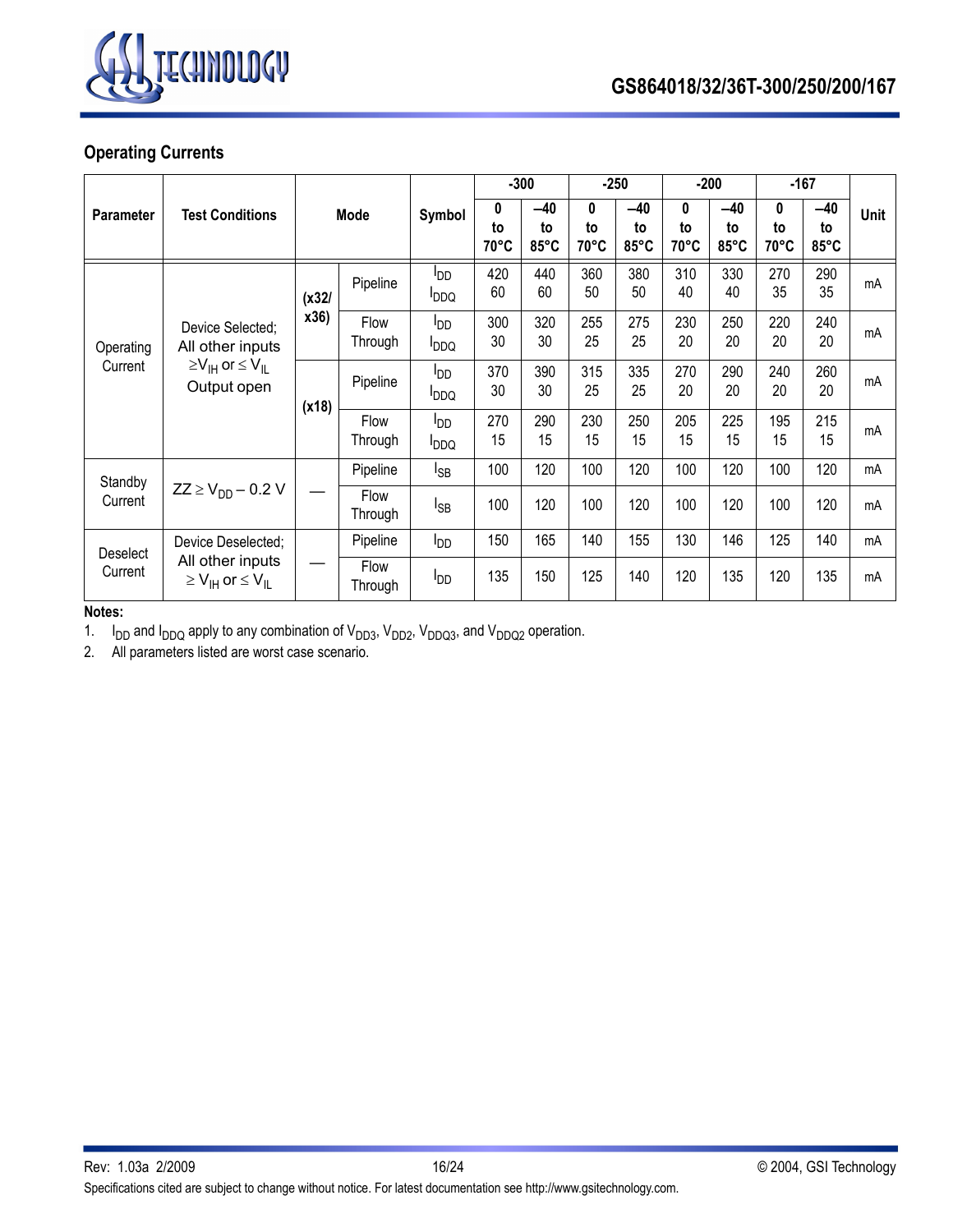



# **AC Electrical Characteristics**

|                 | Parameter                    | Symbol               | $-300$           |            | $-250$                   |            | $-200$                   |                          | $-167$       |                          | Unit |
|-----------------|------------------------------|----------------------|------------------|------------|--------------------------|------------|--------------------------|--------------------------|--------------|--------------------------|------|
|                 |                              |                      | Min              | <b>Max</b> | Min                      | <b>Max</b> | Min                      | <b>Max</b>               | Min          | <b>Max</b>               |      |
|                 | Clock Cycle Time             | tKC                  | $\overline{3.3}$ |            | 4.0                      |            | 5.0                      |                          | 6.0          |                          | ns   |
|                 | Clock to Output Valid        | tKQ                  |                  | 2.3        | $\overline{\phantom{0}}$ | 2.5        | $\overline{\phantom{0}}$ | 3.0                      |              | 3.4                      | ns   |
|                 | Clock to Output Invalid      | tKQX                 | 1.5              |            | 1.5                      |            | 1.5                      |                          | 1.5          |                          | ns   |
| <b>Pipeline</b> | Clock to Output in Low-Z     | tLZ <sup>1</sup>     | 1.5              | —          | 1.5                      |            | 1.5                      | $\overline{\phantom{0}}$ | 1.5          | —                        | ns   |
|                 | Setup time                   | tS                   | 1.1              |            | 1.2                      |            | 1.4                      | $\overline{\phantom{0}}$ | 1.5          | —                        | ns   |
|                 | Hold time                    | tH                   | 0.1              |            | 0.2                      |            | 0.4                      | $\overline{\phantom{0}}$ | 0.5          |                          | ns   |
|                 | Clock Cycle Time             | tKC                  | 5.5              |            | 6.5                      |            | 7.5                      | $\overline{\phantom{0}}$ | 8.0          |                          | ns   |
|                 | Clock to Output Valid        | tKQ                  |                  | 5.5        | $\overline{\phantom{0}}$ | 6.5        | $\overline{\phantom{0}}$ | 7.5                      |              | 8.0                      | ns   |
| <b>Flow</b>     | Clock to Output Invalid      | tKQX                 | 3.0              |            | 3.0                      |            | 3.0                      | $\overline{\phantom{0}}$ | 3.0          | —                        | ns   |
| <b>Through</b>  | Clock to Output in Low-Z     | tLZ <sup>1</sup>     | 3.0              |            | 3.0                      |            | 3.0                      |                          | 3.0          |                          | ns   |
|                 | Setup time                   | tS                   | 1.5              |            | 1.5                      |            | 1.5                      | $\overline{\phantom{0}}$ | 1.5          | —                        | ns   |
|                 | Hold time                    | tH                   | 0.5              |            | 0.5                      |            | 0.5                      | $\overline{\phantom{0}}$ | 0.5          | —                        | ns   |
|                 | Clock HIGH Time              | tKH                  | 1.0              |            | 1.3                      |            | 1.3                      | $\overline{\phantom{0}}$ | 1.3          | $\overline{\phantom{0}}$ | ns   |
|                 | Clock LOW Time               | tKL                  | 1.2              |            | 1.5                      |            | 1.5                      | $\overline{\phantom{0}}$ | 1.5          | —                        | ns   |
|                 | Clock to Output in<br>High-Z | $1$                  | 1.5              | 2.3        | 1.5                      | 2.5        | 1.5                      | 3.0                      | 1.5          | 3.0                      | ns   |
|                 | G to Output Valid            | tOE                  |                  | 2.3        | $\overline{\phantom{0}}$ | 2.5        |                          | 3.0                      |              | 3.5                      | ns   |
|                 | G to output in Low-Z         | $t$ OLZ <sup>1</sup> | 0                |            | $\pmb{0}$                |            | $\mathbf 0$              |                          | 0            |                          | ns   |
|                 | G to output in High-Z        | $t$ OHZ <sup>1</sup> |                  | 2.3        |                          | 2.5        |                          | 3.0                      |              | 3.0                      | ns   |
|                 | ZZ setup time                | tZZS <sup>2</sup>    | 5                |            | 5                        |            | 5                        |                          | 5            |                          | ns   |
|                 | ZZ hold time                 | $tZZH^2$             | $\mathbf{1}$     |            | $\mathbf{1}$             |            | $\mathbf{1}$             |                          | $\mathbf{1}$ |                          | ns   |
|                 | ZZ recovery                  | tZZR                 | 20               |            | 20                       |            | 20                       | $\overline{\phantom{0}}$ | 20           |                          | ns   |

#### **Notes:**

1. These parameters are sampled and are not 100% tested.

2. ZZ is an asynchronous signal. However, in order to be recognized on any given clock cycle, ZZ must meet the specified setup and hold times as specified above.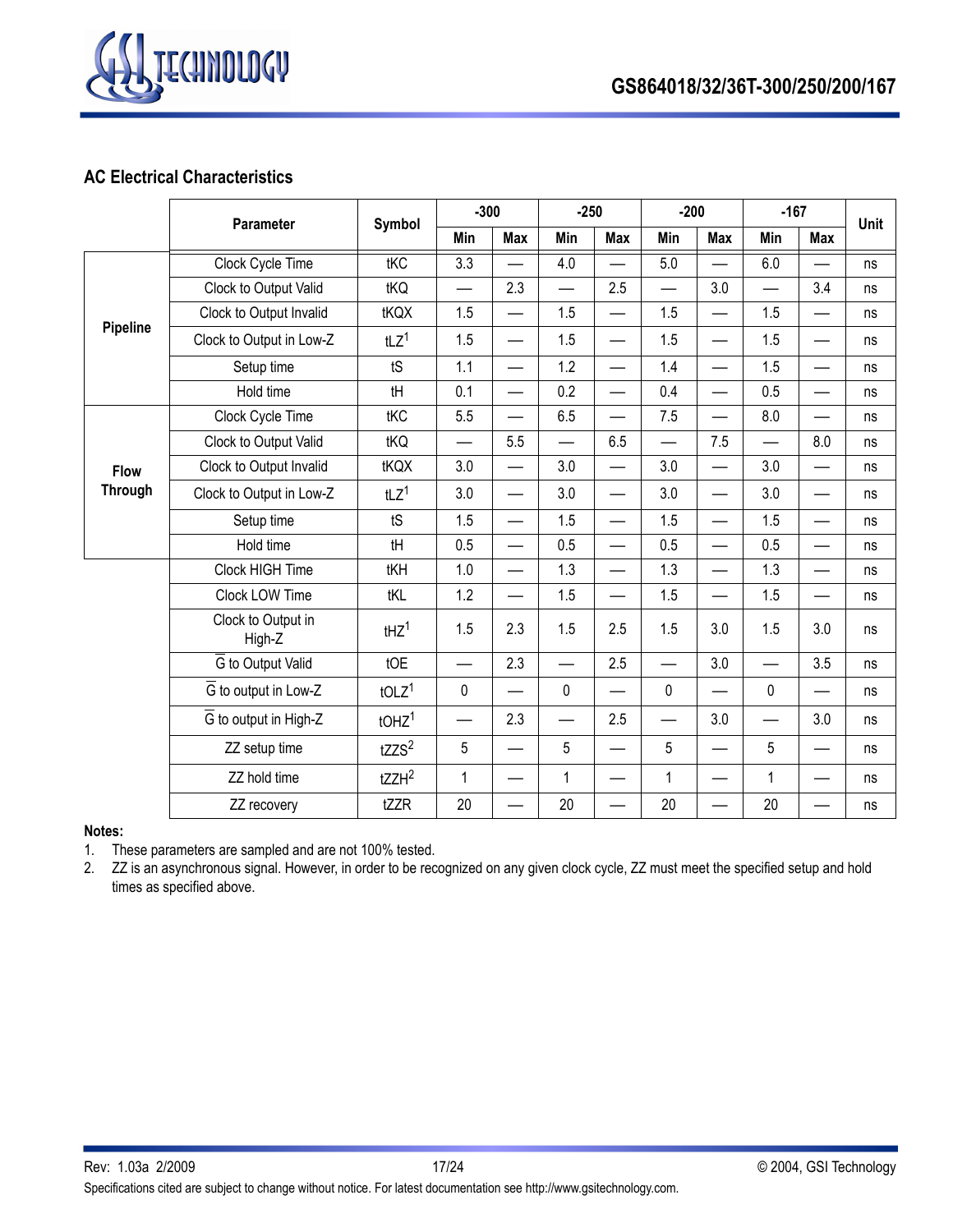

# **GS864018/32/36T-300/250/200/167**

# **Pipeline Mode Timing (SCD)**

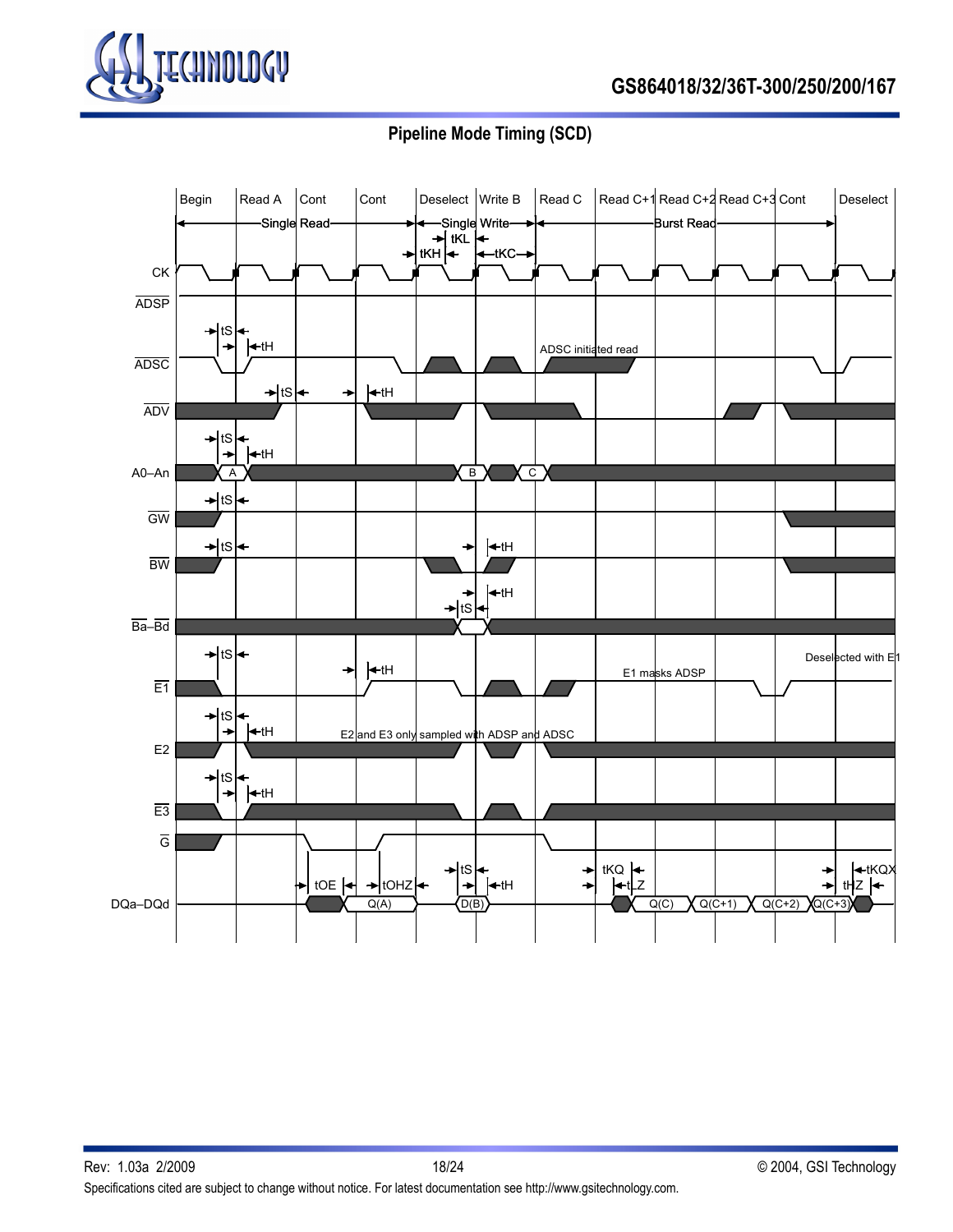

**Flow Through Mode Timing (SCD)**

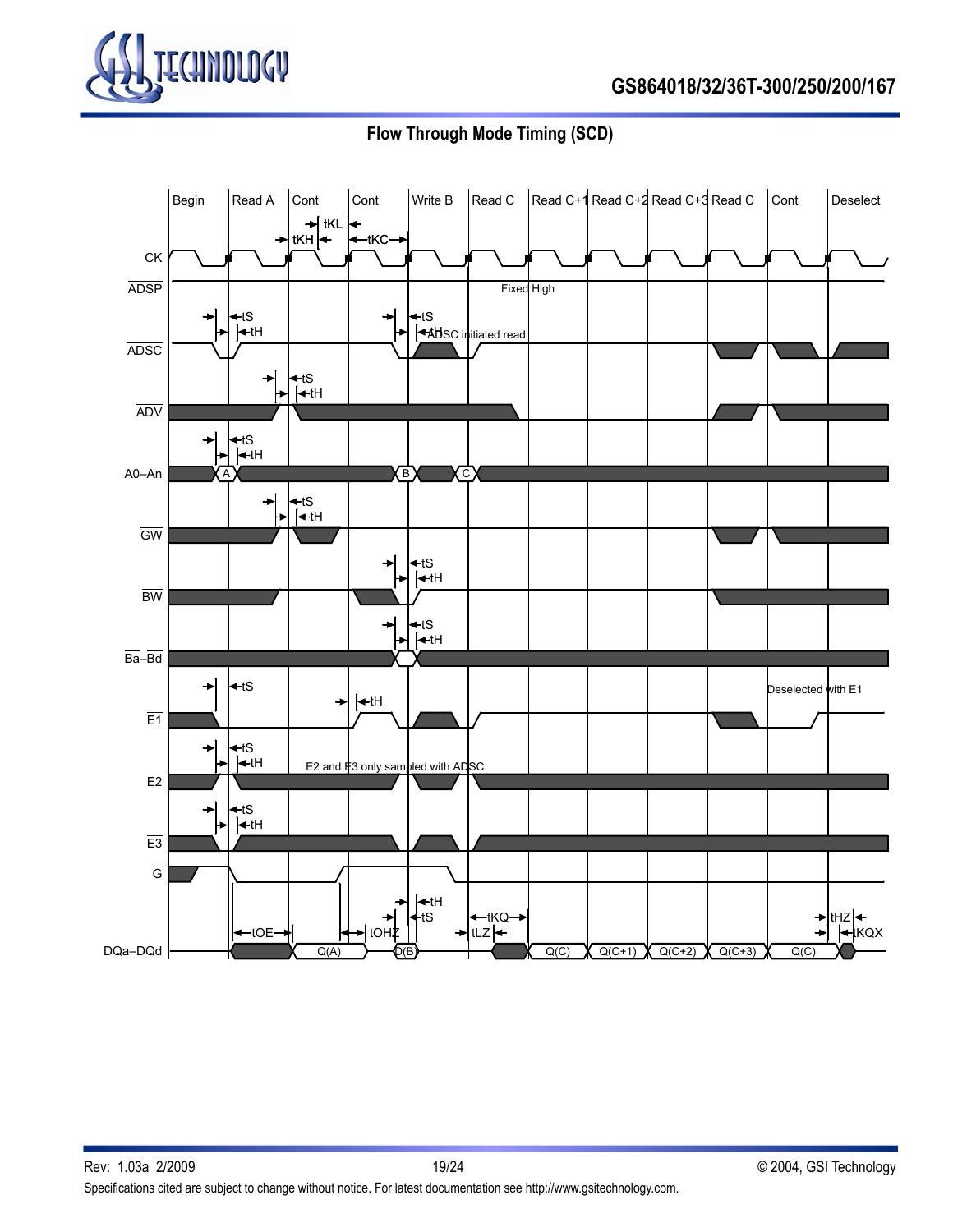

### **Sleep Mode**

During normal operation, ZZ must be pulled low, either by the user or by its internal pull down resistor. When ZZ is pulled high, the SRAM will enter a Power Sleep mode after 2 cycles. At this time, internal state of the SRAM is preserved. When ZZ returns to low, the SRAM operates normally after 2 cycles of wake up time.

Sleep mode is a low current, power-down mode in which the device is deselected and current is reduced to  $I_{SB}$ 2. The duration of Sleep mode is dictated by the length of time the ZZ is in a High state. After entering Sleep mode, all inputs except ZZ become disabled and all outputs go to High-Z The ZZ pin is an asynchronous, active high input that causes the device to enter Sleep mode. When the ZZ pin is driven high,  $I_{SB}2$  is guaranteed after the time tZZI is met. Because ZZ is an asynchronous input, pending operations or operations in progress may not be properly completed if ZZ is asserted. Therefore, Sleep mode must not be initiated until valid pending operations are completed. Similarly, when exiting Sleep mode during tZZR, only a Deselect or Read commands may be applied while the SRAM is recovering from Sleep mode.



**Sleep Mode Timing Diagram**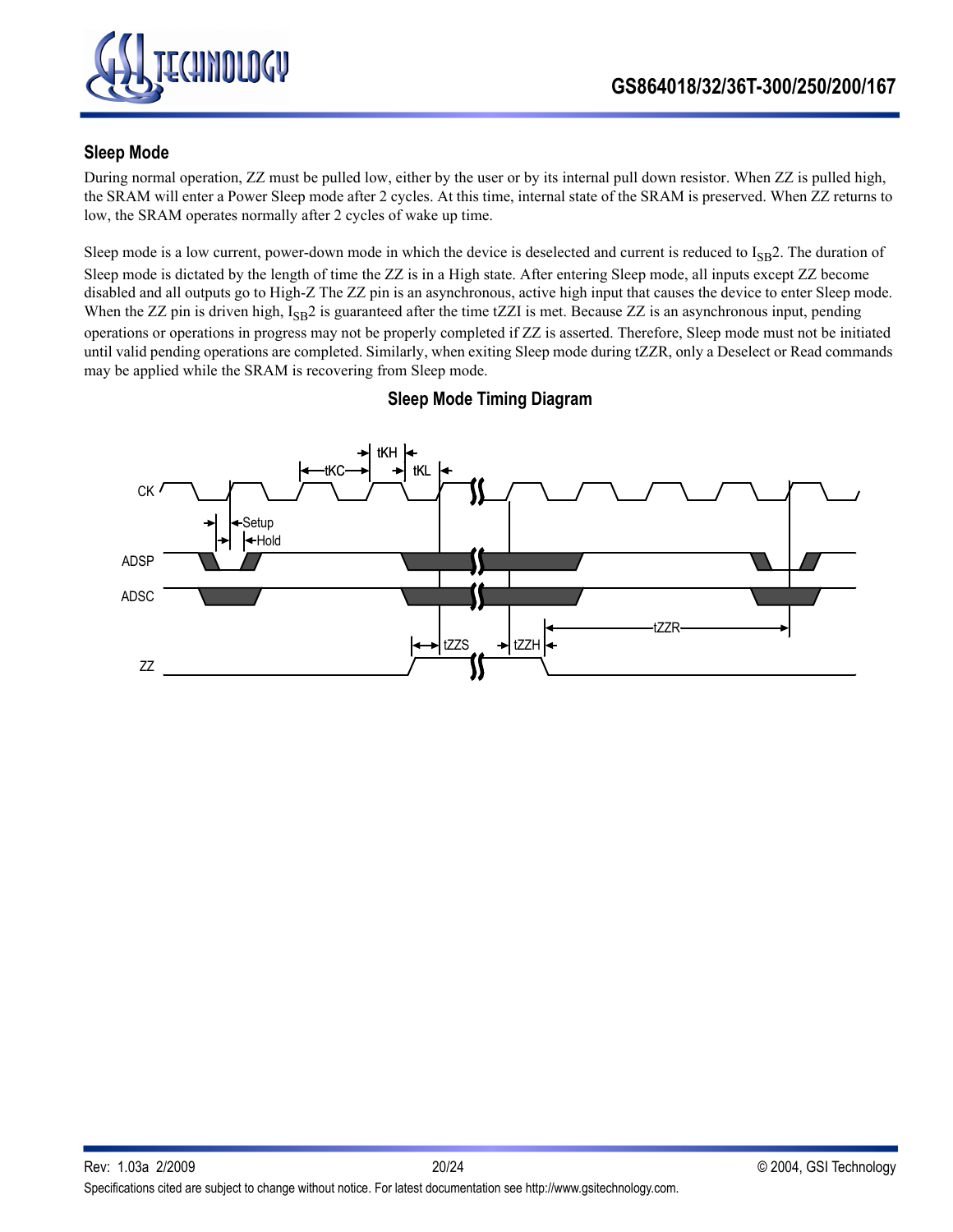

# **GS864018/32/36T-300/250/200/167**

# **TQFP Package Drawing (Package T)**

| <b>Symbol</b> | <b>Description</b>        | Min. | Nom. | <b>Max</b> |
|---------------|---------------------------|------|------|------------|
| A1            | Standoff                  | 0.05 | 0.10 | 0.15       |
| A2            | <b>Body Thickness</b>     | 1.35 | 1.40 | 1.45       |
| b             | Lead Width                | 0.20 | 0.30 | 0.40       |
| C             | <b>Lead Thickness</b>     | 0.09 |      | 0.20       |
| D             | <b>Terminal Dimension</b> | 21.9 | 22.0 | 22.1       |
| D1            | Package Body              | 19.9 | 20.0 | 20.1       |
| E             | <b>Terminal Dimension</b> | 15.9 | 16.0 | 16.1       |
| E1            | Package Body              | 13.9 | 14.0 | 14.1       |
| e             | Lead Pitch                |      | 0.65 |            |
| L             | Foot Length               | 0.45 | 0.60 | 0.75       |
| L1            | Lead Length               |      | 1.00 |            |
| Υ             | Coplanarity               |      |      | 0.10       |
| θ             | Lead Angle                | 0°   |      | $7^\circ$  |

L1



#### **Notes:**

1. All dimensions are in millimeters (mm).

2. Package width and length do not include mold protrusion.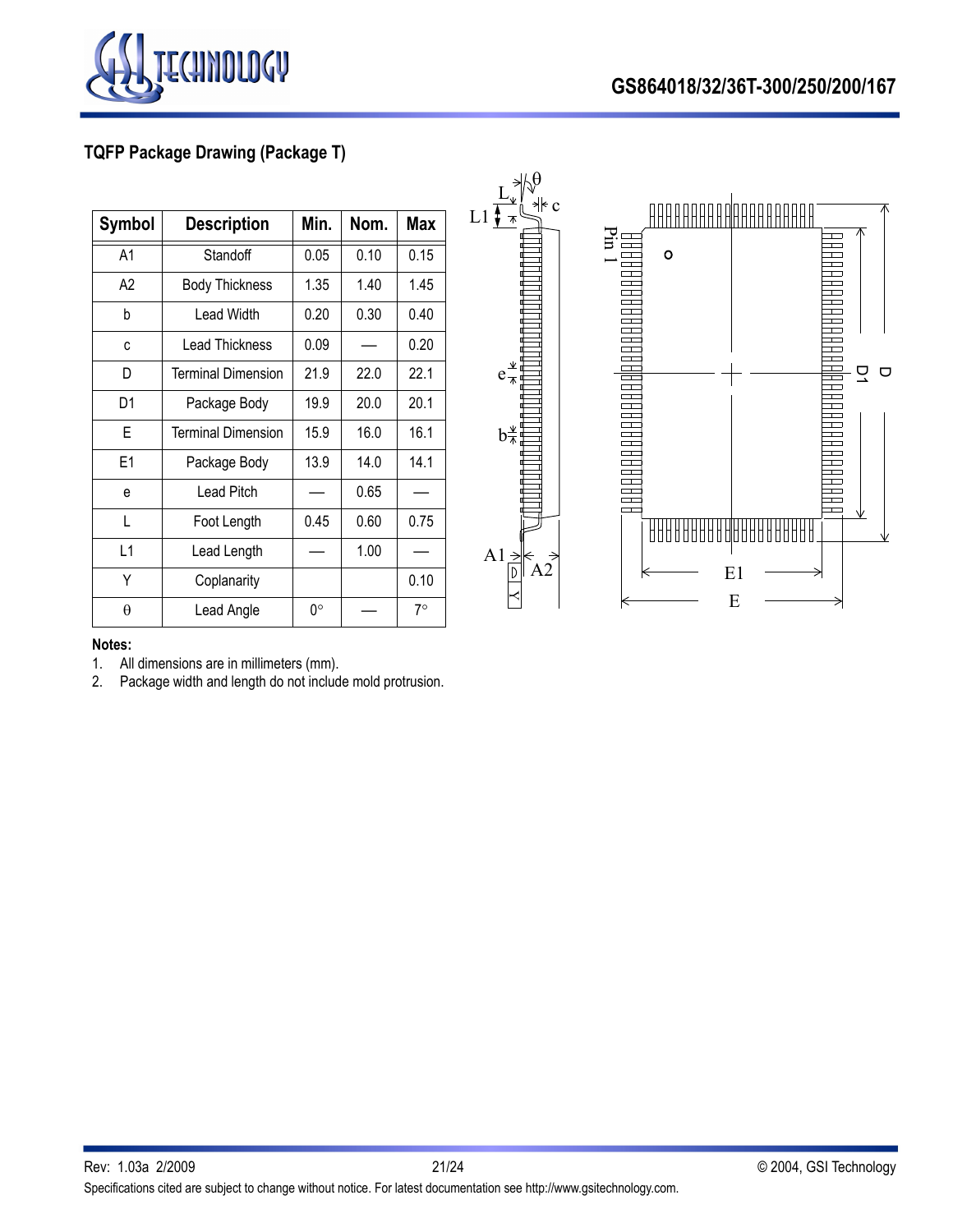

### **Ordering Information for GSI Synchronous Burst RAMs**

| Org            | Part Number <sup>1</sup> | <b>Type</b>           | Package             | Speed <sup>2</sup><br>(MHz/ns) | $T_A^3$      |
|----------------|--------------------------|-----------------------|---------------------|--------------------------------|--------------|
| $4M \times 18$ | GS864018T-300            | Pipeline/Flow Through | <b>TQFP</b>         | 300/5.5                        | $\mathsf C$  |
| 4M x 18        | GS864018T-250            | Pipeline/Flow Through | <b>TQFP</b>         | 250/6.5                        | $\mathsf{C}$ |
| 4M x 18        | GS864018T-200            | Pipeline/Flow Through | <b>TQFP</b>         | 200/7.5                        | $\mathsf{C}$ |
| 4M x 18        | GS864018T-167            | Pipeline/Flow Through | <b>TQFP</b>         | 167/8                          | $\mathsf C$  |
| 2M x 32        | GS864032T-300            | Pipeline/Flow Through | <b>TQFP</b>         | 300/5.5                        | $\mathsf{C}$ |
| 2M x 32        | GS864032T-250            | Pipeline/Flow Through | <b>TQFP</b>         | 250/6.5                        | $\mathsf C$  |
| 2M x 32        | GS864032T-200            | Pipeline/Flow Through | <b>TQFP</b>         | 200/7.5                        | $\mathsf C$  |
| 2M x 32        | GS864032T-167            | Pipeline/Flow Through | <b>TQFP</b>         | 167/8                          | С            |
| 2M x 36        | GS864036T-300            | Pipeline/Flow Through | <b>TQFP</b>         | 300/5.5                        | C            |
| 2M x 36        | GS864036T-250            | Pipeline/Flow Through | <b>TQFP</b>         | 250/6.5                        | $\mathsf{C}$ |
| 2M x 36        | GS864036T-200            | Pipeline/Flow Through | <b>TQFP</b>         | 200/7.5                        | $\mathsf{C}$ |
| 2M x 36        | GS864036T-167            | Pipeline/Flow Through | <b>TQFP</b>         | 167/8                          | $\mathsf C$  |
| 4M x 18        | GS864018T-300I           | Pipeline/Flow Through | <b>TQFP</b>         | 300/5.5                        | $\mathbf{I}$ |
| 4M x 18        | GS864018T-250I           | Pipeline/Flow Through | <b>TQFP</b>         | 250/6.5                        |              |
| 4M x 18        | GS864018T-200I           | Pipeline/Flow Through | <b>TQFP</b>         | 200/7.5                        | $\mathbf{I}$ |
| 4M x 18        | GS864018T-167I           | Pipeline/Flow Through | <b>TQFP</b>         | 167/8                          |              |
| 2M x 32        | GS864032T-300I           | Pipeline/Flow Through | <b>TQFP</b>         | 300/5.5                        | T            |
| 2M x 32        | GS864032T-250I           | Pipeline/Flow Through | <b>TQFP</b>         | 250/6.5                        | $\mathbf{I}$ |
| 2M x 32        | GS864032T-200I           | Pipeline/Flow Through | <b>TQFP</b>         | 200/7.5                        |              |
| 2M x 32        | GS864032T-167I           | Pipeline/Flow Through | <b>TQFP</b>         | 167/8                          | $\mathbf{I}$ |
| 2M x 36        | GS864036T-300I           | Pipeline/Flow Through | <b>TQFP</b>         | 300/5.5                        |              |
| 2M x 36        | GS864036T-250I           | Pipeline/Flow Through | <b>TQFP</b>         | 250/6.5                        |              |
| 2M x 36        | GS864036T-200I           | Pipeline/Flow Through | <b>TQFP</b>         | 200/7.5                        | $\mathbf{I}$ |
| 2M x 36        | GS864036T-167I           | Pipeline/Flow Through | <b>TQFP</b>         | 167/8                          |              |
| 4M x 18        | GS864018GT-250           | Pipeline/Flow Through | RoHS-compliant TQFP | 250/6.5                        | $\mathsf{C}$ |
| 4M x 18        | GS864018GT-200           | Pipeline/Flow Through | RoHS-compliant TQFP | 200/7.5                        | $\mathsf C$  |
| 4M x 18        | GS864018GT-167           | Pipeline/Flow Through | RoHS-compliant TQFP | 167/8                          | $\mathsf C$  |
| 2M x 32        | GS864032GT-300           | Pipeline/Flow Through | RoHS-compliant TQFP | 300/5.5                        | $\mathsf C$  |
| 2M x 32        | GS864032GT-250           | Pipeline/Flow Through | RoHS-compliant TQFP | 250/6.5                        | $\mathsf{C}$ |

#### **Notes:**

1. Customers requiring delivery in Tape and Reel should add the character "T" to the end of the part number. Example: GS864018T-300IT.

2. The speed column indicates the cycle frequency (MHz) of the device in Pipeline mode and the latency (ns) in Flow Through mode. Each device is Pipeline/Flow Through mode-selectable by the user.

3.  $T_A = C =$  Commercial Temperature Range.  $T_A = I =$  Industrial Temperature Range.

4. GSI offers other versions this type of device in many different configurations and with a variety of different features, only some of which are covered in this data sheet. See the GSI Technology web site (www.gsitechnology.com) for a complete listing of current offerings.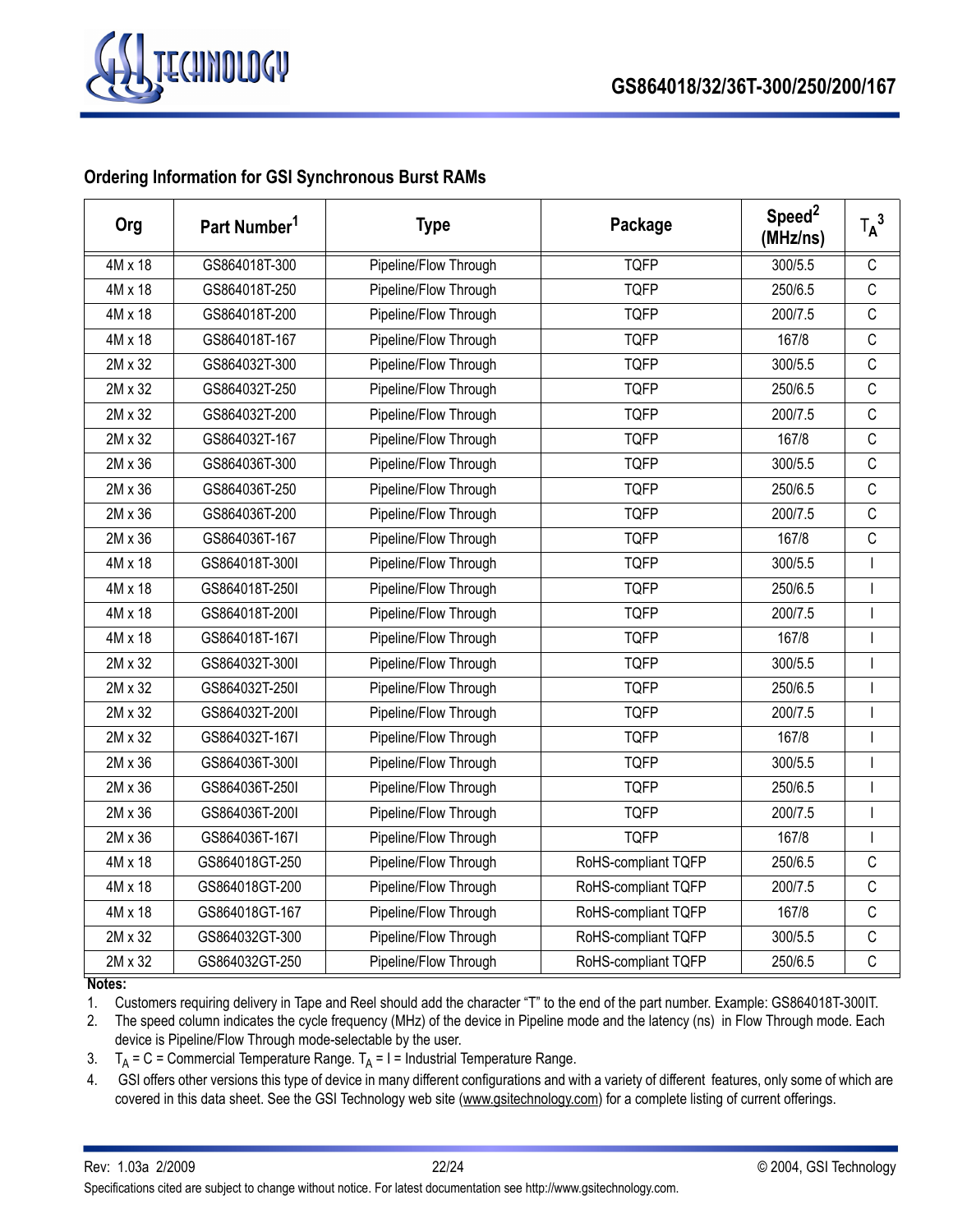

### **Ordering Information for GSI Synchronous Burst RAMs (Continued)**

| Org            | Part Number <sup>1</sup> | <b>Type</b>           | Package             | Speed <sup>2</sup><br>(MHz/ns) | $T_A^3$ |
|----------------|--------------------------|-----------------------|---------------------|--------------------------------|---------|
| 2M x 32        | GS864032GT-200           | Pipeline/Flow Through | RoHS-compliant TQFP | 200/7.5                        | C       |
| 2M x 32        | GS864032GT-167           | Pipeline/Flow Through | RoHS-compliant TQFP | 167/8                          | C       |
| 2M x 36        | GS864036GT-250           | Pipeline/Flow Through | RoHS-compliant TQFP | 250/6.5                        | C       |
| 2M x 36        | GS864036GT-200           | Pipeline/Flow Through | RoHS-compliant TQFP | 200/7.5                        | C       |
| 2M x 36        | GS864036GT-167           | Pipeline/Flow Through | RoHS-compliant TQFP | 167/8                          | C       |
| $4M \times 18$ | GS864018GT-300L          | Pipeline/Flow Through | RoHS-compliant TQFP | 300/5.5                        |         |
| 4M x 18        | GS864018GT-250I          | Pipeline/Flow Through | RoHS-compliant TQFP | 250/6.5                        |         |
| 4M x 18        | GS864018GT-200I          | Pipeline/Flow Through | RoHS-compliant TQFP | 200/7.5                        |         |
| 4M x 18        | GS864018GT-167I          | Pipeline/Flow Through | RoHS-compliant TQFP | 167/8                          |         |
| 2M x 32        | GS864032GT-300I          | Pipeline/Flow Through | RoHS-compliant TQFP | 300/5.5                        |         |
| 2M x 32        | GS864032GT-250I          | Pipeline/Flow Through | RoHS-compliant TQFP | 250/6.5                        |         |
| 2M x 32        | GS864032GT-200I          | Pipeline/Flow Through | RoHS-compliant TQFP | 200/7.5                        |         |
| 2M x 32        | GS864032GT-167I          | Pipeline/Flow Through | RoHS-compliant TQFP | 167/8                          |         |
| 2M x 36        | GS864036GT-300I          | Pipeline/Flow Through | RoHS-compliant TQFP | 300/5.5                        |         |
| 2M x 36        | GS864036GT-250I          | Pipeline/Flow Through | RoHS-compliant TQFP | 250/6.5                        |         |
| $2M \times 36$ | GS864036GT-200I          | Pipeline/Flow Through | RoHS-compliant TQFP | 200/7.5                        |         |
| 2M x 36        | GS864036GT-167I          | Pipeline/Flow Through | RoHS-compliant TQFP | 167/8                          |         |

**Notes:**

1. Customers requiring delivery in Tape and Reel should add the character "T" to the end of the part number. Example: GS864018T-300IT.

2. The speed column indicates the cycle frequency (MHz) of the device in Pipeline mode and the latency (ns) in Flow Through mode. Each device is Pipeline/Flow Through mode-selectable by the user.

3.  $T_A = C =$  Commercial Temperature Range.  $T_A = I =$  Industrial Temperature Range.

4. GSI offers other versions this type of device in many different configurations and with a variety of different features, only some of which are covered in this data sheet. See the GSI Technology web site (www.gsitechnology.com) for a complete listing of current offerings.